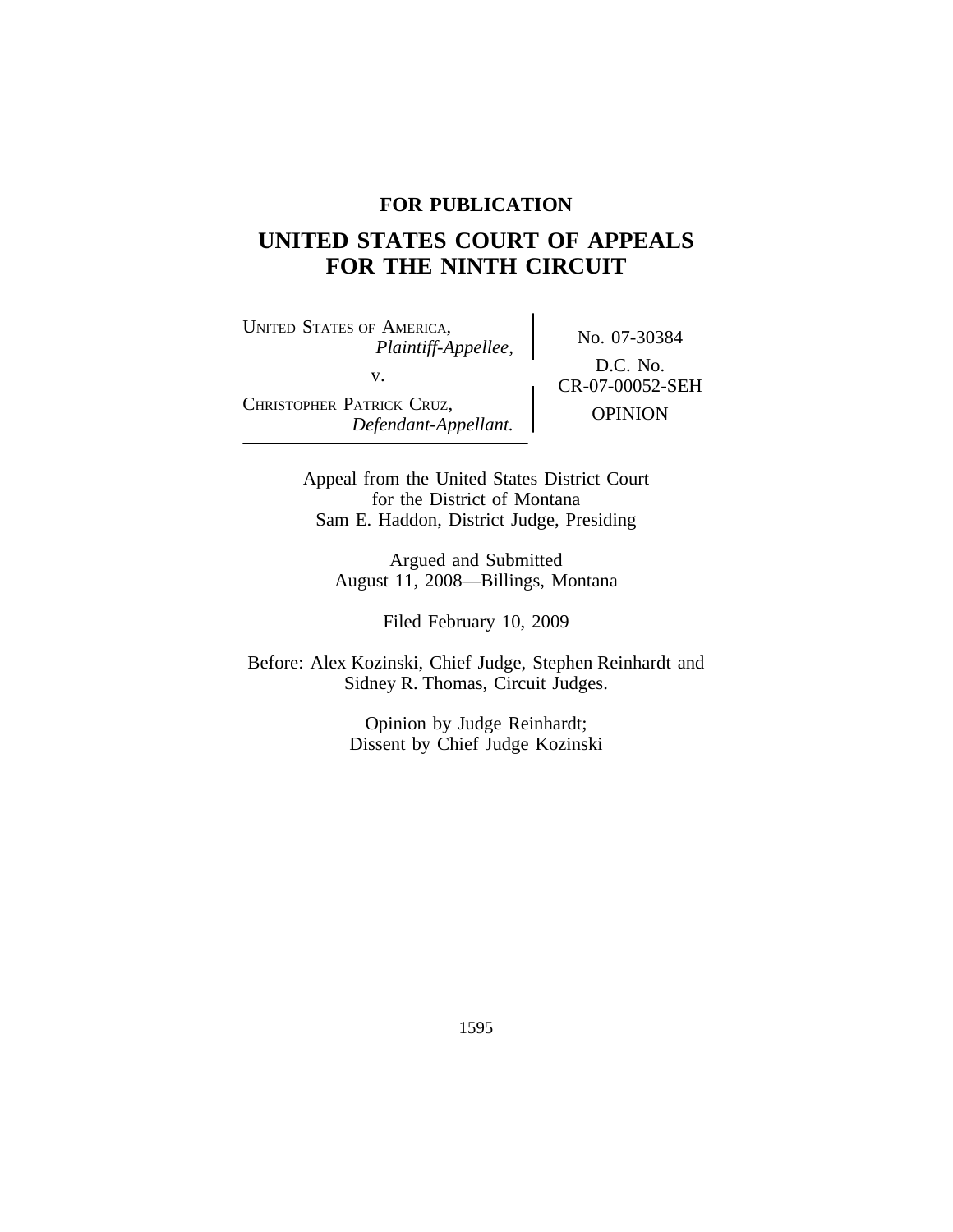# **COUNSEL**

Ryan M. Archer, Assistant United States Attorney, United States Attorney's Office for the District of Montana, Helena, Montana, for the plaintiff-appellee.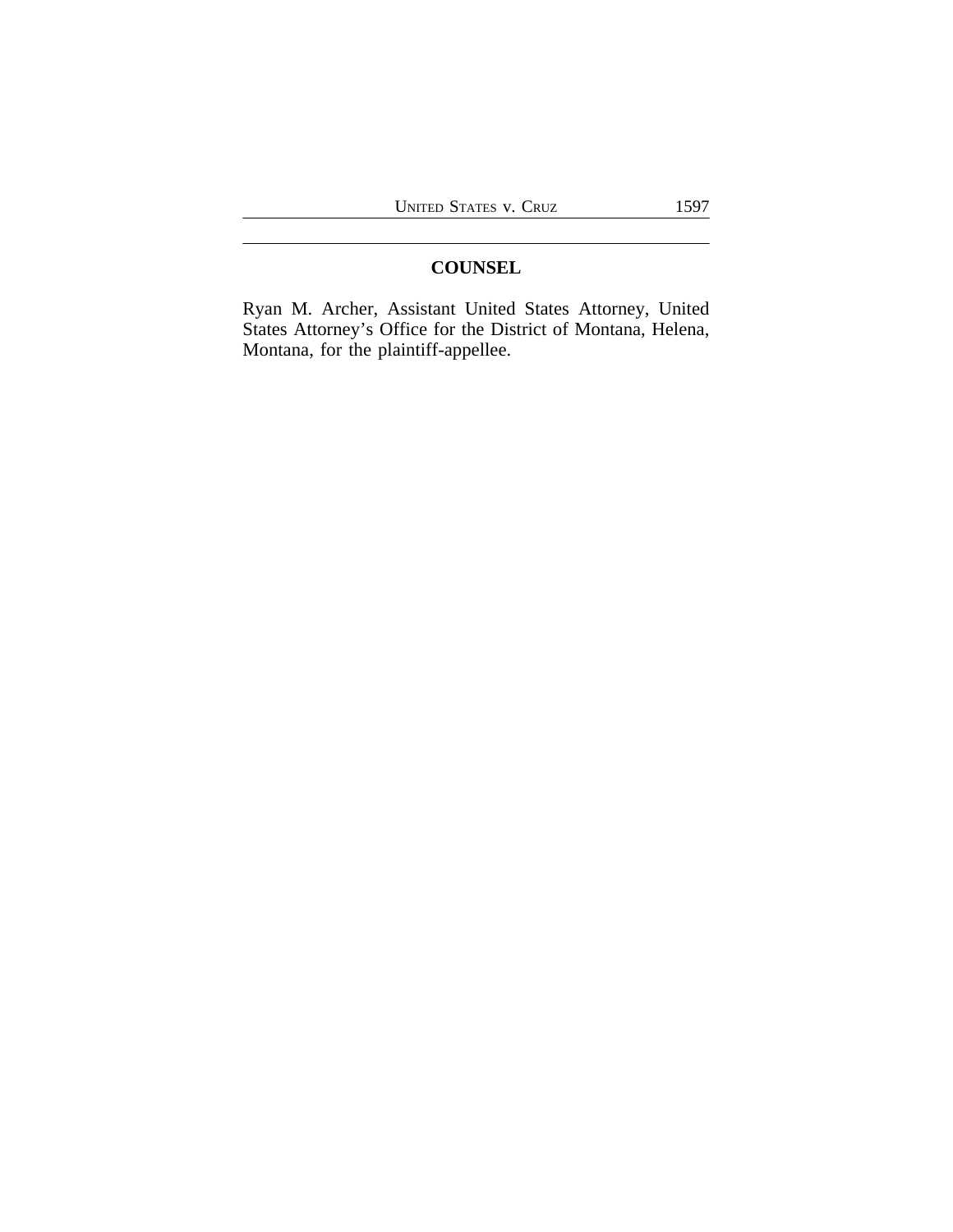Joseph E. Thaggard, Assistant United States Attorney, United States Attorney's Office for the District of Montana, Helena, Montana, for the plaintiff-appellee.

R. Henry Branom Jr., Assistant Federal Defender, Federal Defender for the District of Montana, Great Falls, Montana, for the defendant-appellant.

### **OPINION**

#### REINHARDT, Circuit Judge:

At first glance, there appears to be something odd about a court of law in a diverse nation such as ours deciding whether a specific individual is or is not "an Indian." **1** Yet, given the long and complex relationship between the government of the United States and the sovereign tribal nations within its borders, the criminal jurisdiction of the federal government often turns on precisely this question — whether a particular individual "counts" as an Indian — and it is this question that we address once again today.

As our court has noted before, the law governing "[t]he exercise of criminal jurisdiction over Indians and Indian country [encompasses] a 'complex patchwork of federal, state, and tribal law,' which is better explained by history than by logic." *United States v. Bruce*, 394 F.3d 1215, 1218 (9th Cir. 2005) (quoting *Duro v. Reina*, 495 U.S. 676, 680 n.1 (1990)). From that history, and from various cases we have decided over the years, our circuit has distilled a specific test for determining whether an individual can be prosecuted by the federal government under 18 U.S.C. § 1153, a statute governing the conduct of Indians in Indian Country. We announced that test

**<sup>1</sup>**Although some prefer the term "Native American" or "American Indian," we use the term "Indian" throughout this opinion as that is the term employed in the statutes at issue in this appeal.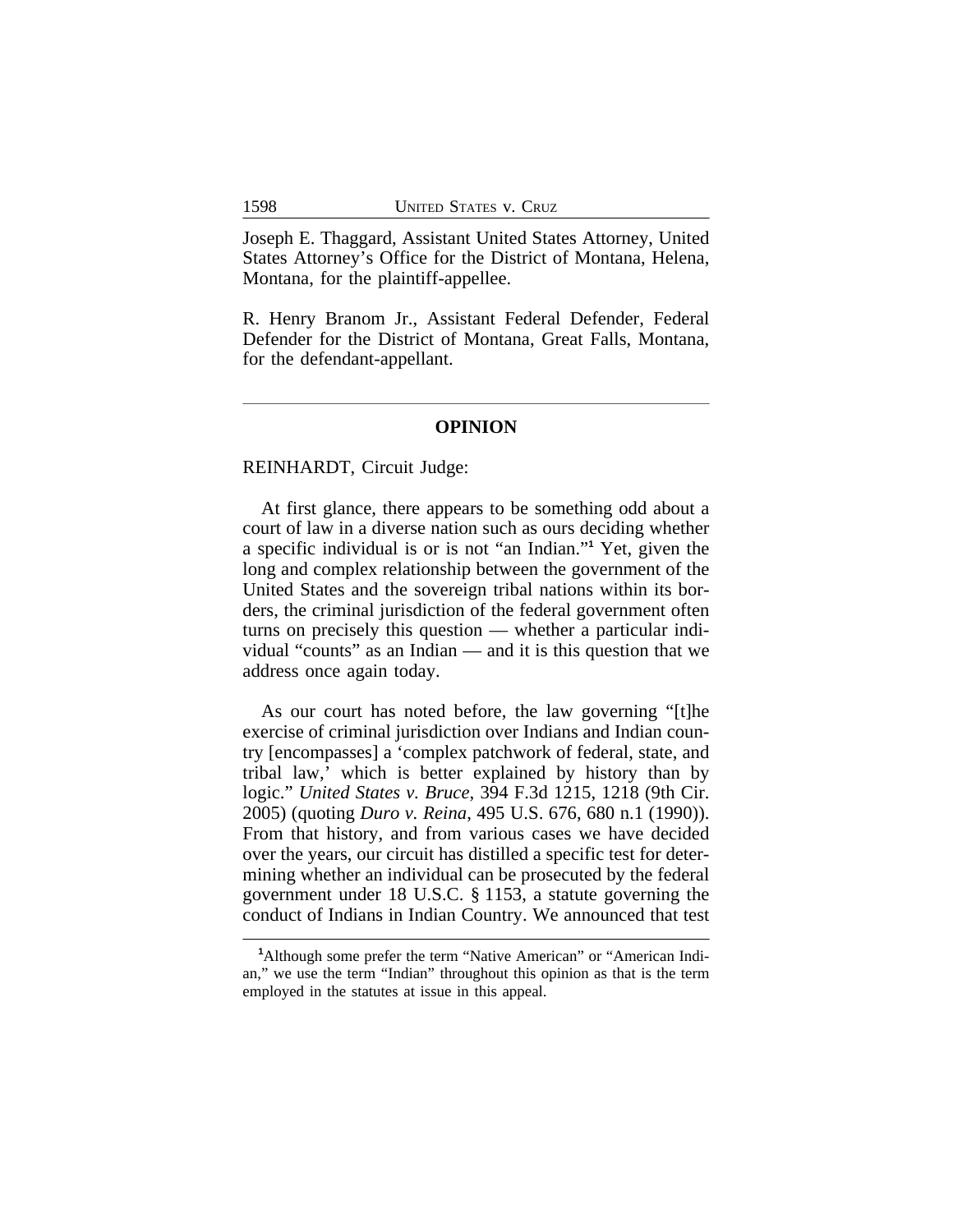in *United States v. Bruce*, 394 F.3d 1215 (9th Cir. 2005), a case that both parties agree controls our analysis today. Because the evidence adduced during Christopher Cruz's trial does not satisfy any of the four factors outlined in the second prong of the *Bruce* test, we hold that, even when viewed in the light most favorable to the government, his conviction cannot stand. The district court's failure to grant Cruz's motion for judgment of acquittal was plain error, and accordingly we reverse.

Cruz was born in 1987 to Roger Cruz and Clara Clarice Bird. His father is Hispanic and his mother is 29/64 Blackfeet Indian and 32/64 Blood Indian. The Blackfeet are a federally recognized tribe based in northern Montana; the Blood Indians are a Canadian tribe. Given his parents' heritage, Cruz is 29/128 Blackfeet Indian and 32/128 Blood Indian.

For a period of three or four years during his childhood, Cruz lived in the town of Browning, Montana on the Blackfeet Reservation. Between the age of seven and eight, he moved off the reservation and spent the next ten years living first with his father in Great Falls, Montana and subsequently with his uncle in Delano, California. Neither Great Falls nor Delano is located on an Indian reservation or otherwise located in Indian country.**<sup>2</sup>** In 2005, Cruz returned to Montana, living for a period of time in the town of Cut Bank, which is located just outside the boundaries of the Blackfeet Reservation. Shortly before the incident underlying this case, Cruz

<sup>&</sup>lt;sup>2</sup><sup>"</sup>[T]he term 'Indian country' . . . means (a) all land within the limits of any Indian reservation under the jurisdiction of the United States Government . . . (b) all dependent Indian communities within the borders of the United States whether within the original or subsequently acquired territory thereof . . . and (c) all Indian allotments, the Indian titles to which have not been extinguished, including rights-of-way running through the same." 18 U.S.C. § 1151.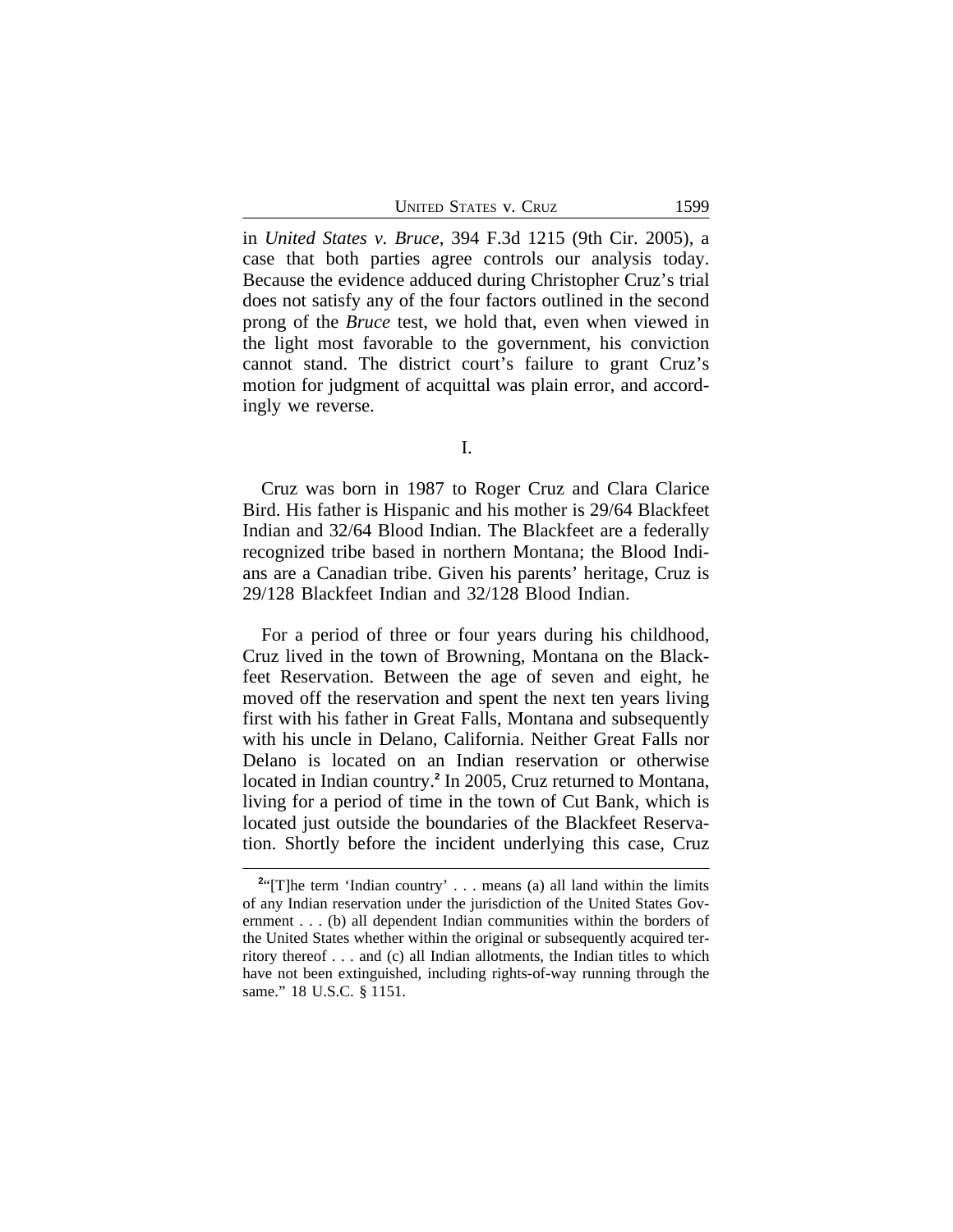moved back to Browning, where he rented a room at the Town Motel.

On December 21, 2006, Cruz and a group of friends spent a part of the evening drinking in his room at the Town Motel. While standing outside the motel talking on a cordless phone to his girlfriend, Cruz was approached by Eudelma White Grass, who had been drinking in a neighboring room and was heavily intoxicated. An altercation took place in which White Grass was severely injured.

Cruz was arrested and charged with "[a]ssault resulting in serious bodily injury," 18 U.S.C. § 113(a)(6), which is a federal offense when committed by an Indian on an Indian reservation, 18 U.S.C. § 1153. He pled not guilty and went to trial, where his Indian status was a contested issue. At the close of the government's case-in-chief, Cruz moved for judgment of acquittal, contending that the government failed to establish his Indian status by proof beyond a reasonable doubt.**<sup>3</sup>** The district court denied the motion. Cruz subsequently took the stand in his own defense and was ultimately convicted. He now appeals, arguing that there was insufficient evidence that he is an Indian under § 1153 and that the district court committed reversible error when instructing the jury as to how to determine his Indian status.

II.

The standard of review to be applied on appeal is contested by the parties. We begin by observing that, even though the question "of Indian status operates as a jurisdictional element under § 1153," *Bruce*, 394 F.3d at 1228, *de novo* review is not appropriate given the posture of this case. Although jurisdictional questions are ordinarily reviewed *de novo*, when a defendant brings a motion for acquittal in order to challenge

**<sup>3</sup>**As Cruz's Indian status is the central issue on appeal, we discuss the evidence introduced regarding this question in the text below.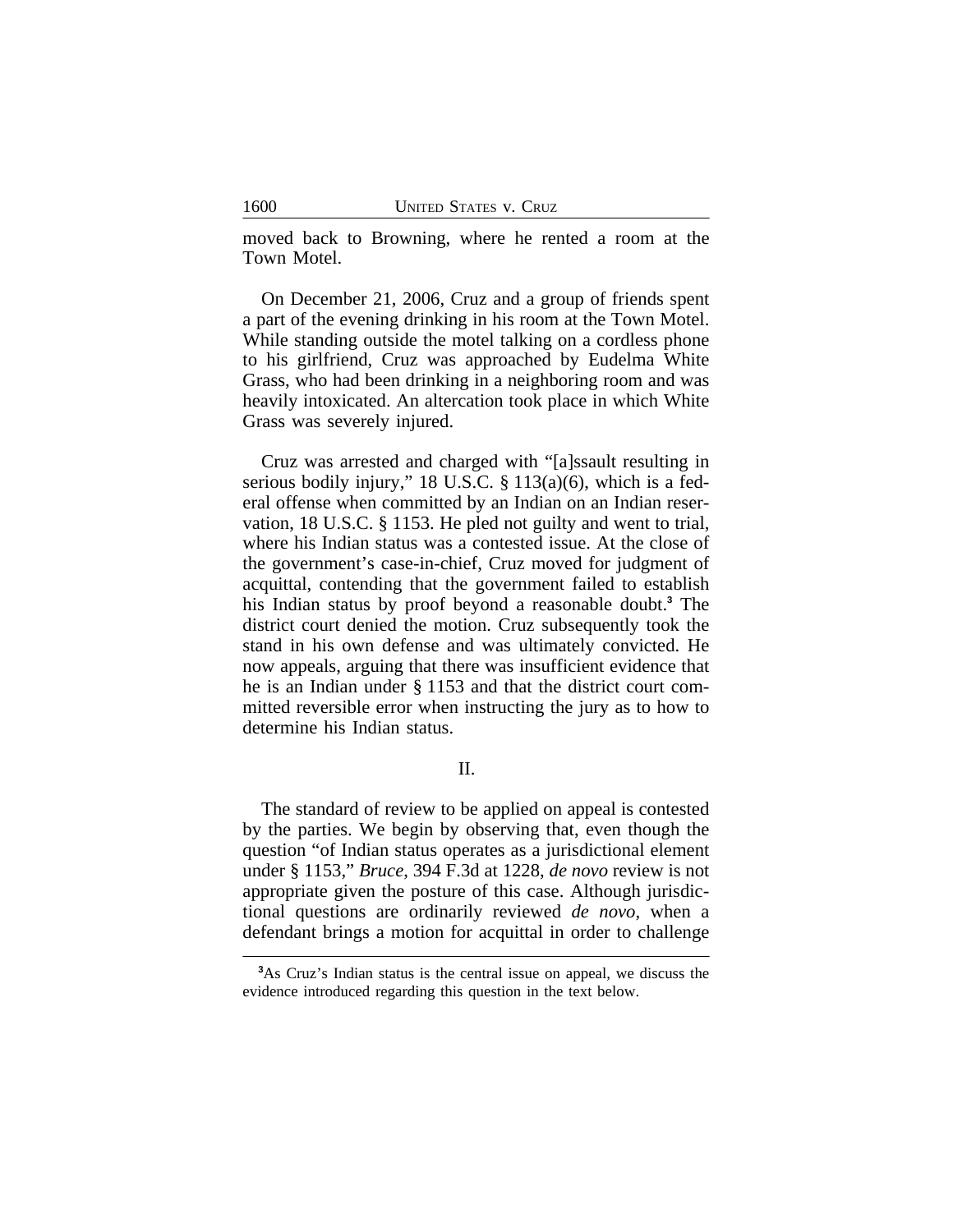| 1601<br>UNITED STATES V. CRUZ |
|-------------------------------|
|-------------------------------|

the sufficiency of the *evidence* underlying a jurisdictional element, we owe deference to the jury's ultimate factual finding.**<sup>4</sup>** *See United States v. Gomez*, 87 F.3d 1093, 1097 n.3 (9th Cir. 1996) (citing *United States v. Vasquez-Velasco*, 15 F.3d 833, 838-39 (9th Cir. 1994)). Accordingly, if such a challenge is properly made, we review the district court's decision under the standard applied to sufficiency-of-the-evidence challenges: "whether, after viewing the evidence in the light most favorable to the prosecution, any rational trier of fact could have found the essential elements of the crime beyond a reasonable doubt." *Jackson v. Virginia*, 443 U.S. 307, 319 (1979) (emphasis omitted); *see United States v. Vizcarra-Martinez*, 66 F.3d 1006, 1009-10 (9th Cir. 1995); *see also United States v. Morgan*, 238 F.3d 1180, 1185-86 (9th Cir. 2001) (noting applicability of this standard to jurisdictional elements).

Here, however, Cruz's sufficiency-of-the-evidence challenge made at the close of the prosecution's case-in-chief was not preserved because no new challenge was made following submission of all of the evidence. "The proper way . . . to

**<sup>4</sup>**This is not the case when the defendant moves for acquittal at the close of the government's case-in-chief and the district court *defers ruling* on that motion until it has reviewed all of the evidence. In that situation, we review "the motion on the basis of the evidence at the time the ruling was reserved." Fed. R. Crim. P. 29(b). However, where, as here, the district judge does not defer ruling but instead rules immediately, "a defendant waives his objection to the trial court's denial of a motion for acquittal ... if he elects to present evidence on his own behalf." *United States v. Alexander*, 48 F.3d 1477, 1490 n.10 (9th Cir. 1995). Under such circumstances, "all the evidence — including the evidence presented by the defendant — can be considered." *Id.*

We note that the terms of art "motion for judgment of acquittal" and "challenge to the sufficiency of the evidence" are functionally equivalent: "Rule 29 motions for acquittal do not need to state the grounds upon which they are based because 'the very nature of such motions is to question the sufficiency of the evidence to support a conviction.' " *United States v. Viayra*, 365 F.3d 790, 793 (9th Cir. 2004) (quoting *United States v. Gjurashaj*, 706 F.2d 395, 399 (2d Cir. 1983)). Accordingly, we use the terms interchangeably.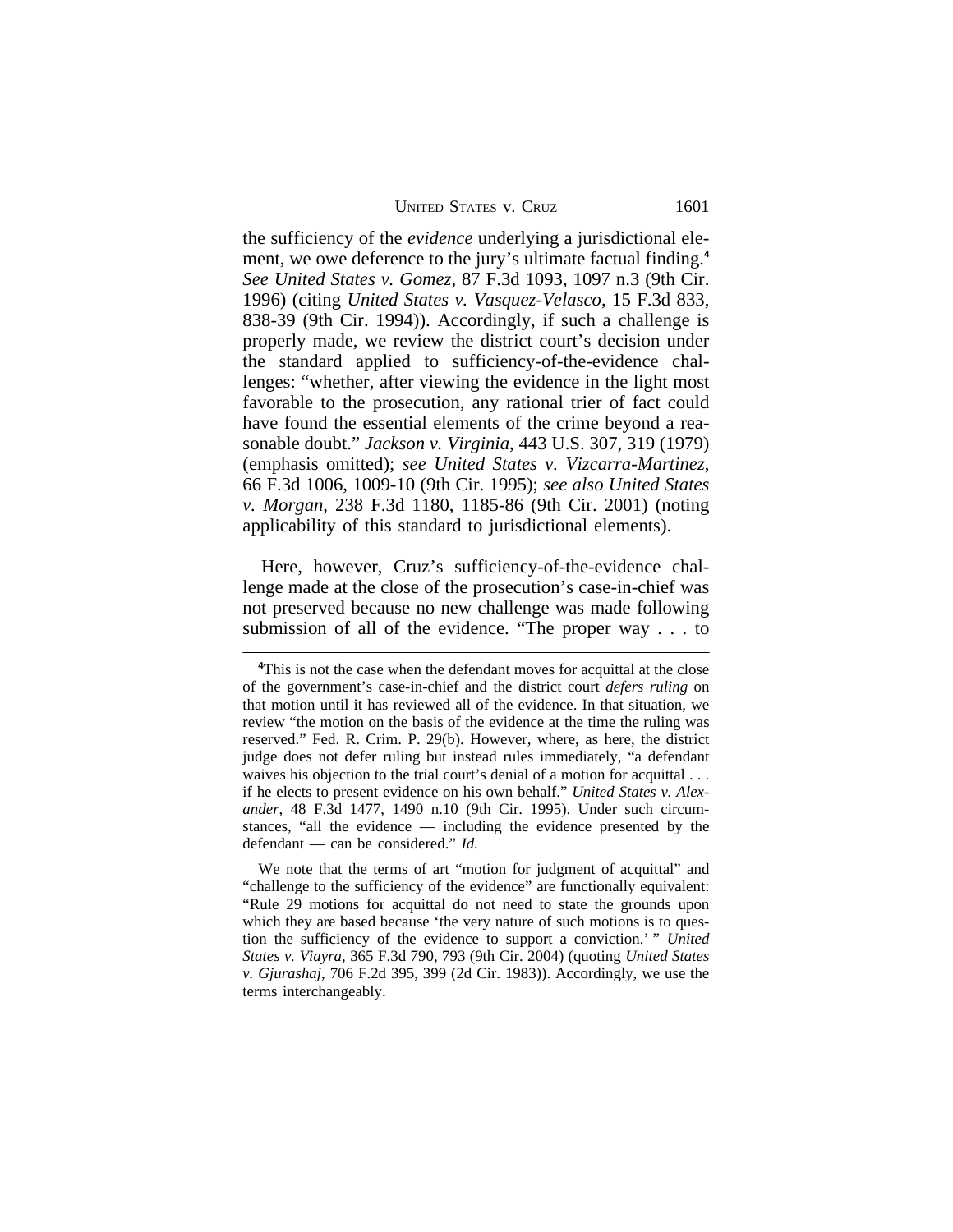challenge the sufficiency of the government's evidence pertaining to [a] jurisdictional element . . . is a motion for acquittal under Rule 29, presented at the close of the government's case-in-chief." **<sup>5</sup>** *Morgan*, 238 F. 3d at 1186 (internal quotation marks omitted) (quoting *United States v. Nukida*, 8 F.3d 665, 672-73 (9th Cir. 1993). But should such a motion be denied, it must be renewed following submission of all the evidence or it is deemed waived. *United States v. Alvarez-Valenzuela*, 231 F.3d 1198, 1200 (9th Cir. 2000). Cruz failed to renew his motion. As a result, the standard of review in this case rises to the at least theoretically more stringent "plain error" standard. *Id*. at 1200-01 We say "theoretically" because, while plain-error review appears more stringent in theory, it is hard to comprehend how a standard can be any more stringent in actuality than that ordinarily applied to sufficiency-of-theevidence challenges. As we observed in *Vizcarra-Martinez:*

[U]nder our ordinary test — the standard applicable when the defendant makes all the proper motions we cannot reverse unless there is a clear showing as to insufficiency: we must affirm if any rational trier of fact could have found the evidence sufficient. Thus, it is difficult to imagine just what consequences flow from our application of the [plain error] standard[ ] or to envision a case in which the result would be different because of the application of one rather than the other of the standards.

66 F.3d at 1010. Our case law, however, has repeatedly parsed the increasingly thin differences between standards of review, slicing ever finer and finer distinctions whose practical consequences are seemingly minuscule, if not micro-

**<sup>5</sup>**Alternatively, the defendant may forego the opportunity to move for acquittal at the close of the government's case-in-chief and may instead make such a motion after presenting a defense, *see* Fed. R. Crim. P. 29(a), although prudent counsel are unlikely to pass on the opportunity to make the motion at both junctures.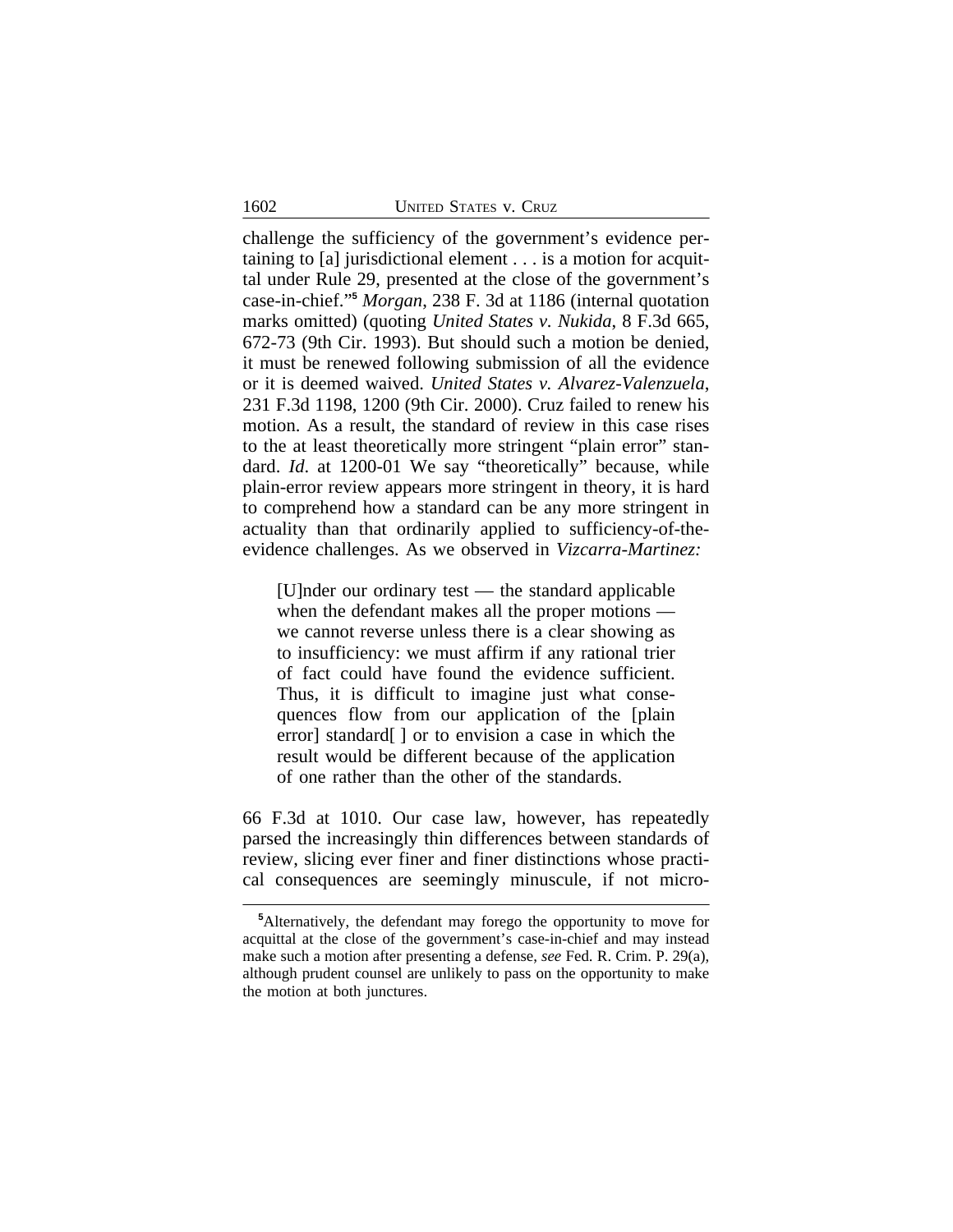scopic. As a result of these exercises in abstraction, our standards of review continue to multiply, the relationships between them growing more obscure with each iteration. Still, because an existing decision of this court has clearly held that plain-error review applies when a jurisdictional element is the subject of an unrenewed motion for acquittal, we dutifully apply that standard in this case. *See Morgan*, 238 F.3d at 1186; *see also United States v. Singh*, 532 F.3d 1053, 1056-57 (9th Cir. 2008).

Under plain-error review, reversal is permitted only when there is (1) error that is (2) plain, (3) affects substantial rights, and (4) "seriously affects the fairness, integrity, or public reputation of judicial proceedings." *Johnson v. United States*, 520 U.S. 461, 467 (1997) (quoting *United States v. Olano*, 507 U.S. 725, 732 (1993)). When a conviction is predicated on insufficient evidence, the last two prongs of the *Olano* test will necessarily be satisfied: A defendant's "substantial rights," as well as the "fairness" and "integrity" of the courts, are seriously affected when someone is sent to jail for a crime that, as a matter of law, he did not commit, or when the court, as a matter of law, has no jurisdiction to try him for the alleged offense. *See United States v. Dominguez Benitez*, 542 U.S. 74, 81 (2004) (quoting *Kotteakos v. United States*, 328 U.S. 750, 776 (1946)); *see also United States v. Garcia-Guizar*, 160 F.3d 511, 517 (9th Cir. 1998) (noting that even under plain error review, a court should not "affirm a conviction and send a defendant to prison or his death if the record clearly showed that the evidence was insufficient" (quoting *Vizcarra-Martinez*, 66 F.3d at 1010)); *cf. United States v. Mize*, 756 F.2d 353, 355 (5th Cir. 1985) ("[E]rroneous instructions concerning the essential jurisdictional element of the crime charged affect substantial rights of the defendant."). Therefore, the analysis in this case turns primarily on the first two *Olano* prongs: Was the denial of Cruz's motion for judgment of acquittal error, and was it plainly so? Because Cruz "elect[ed] to present evidence on his own behalf . . . all the evidence — including the evidence presented by the defen-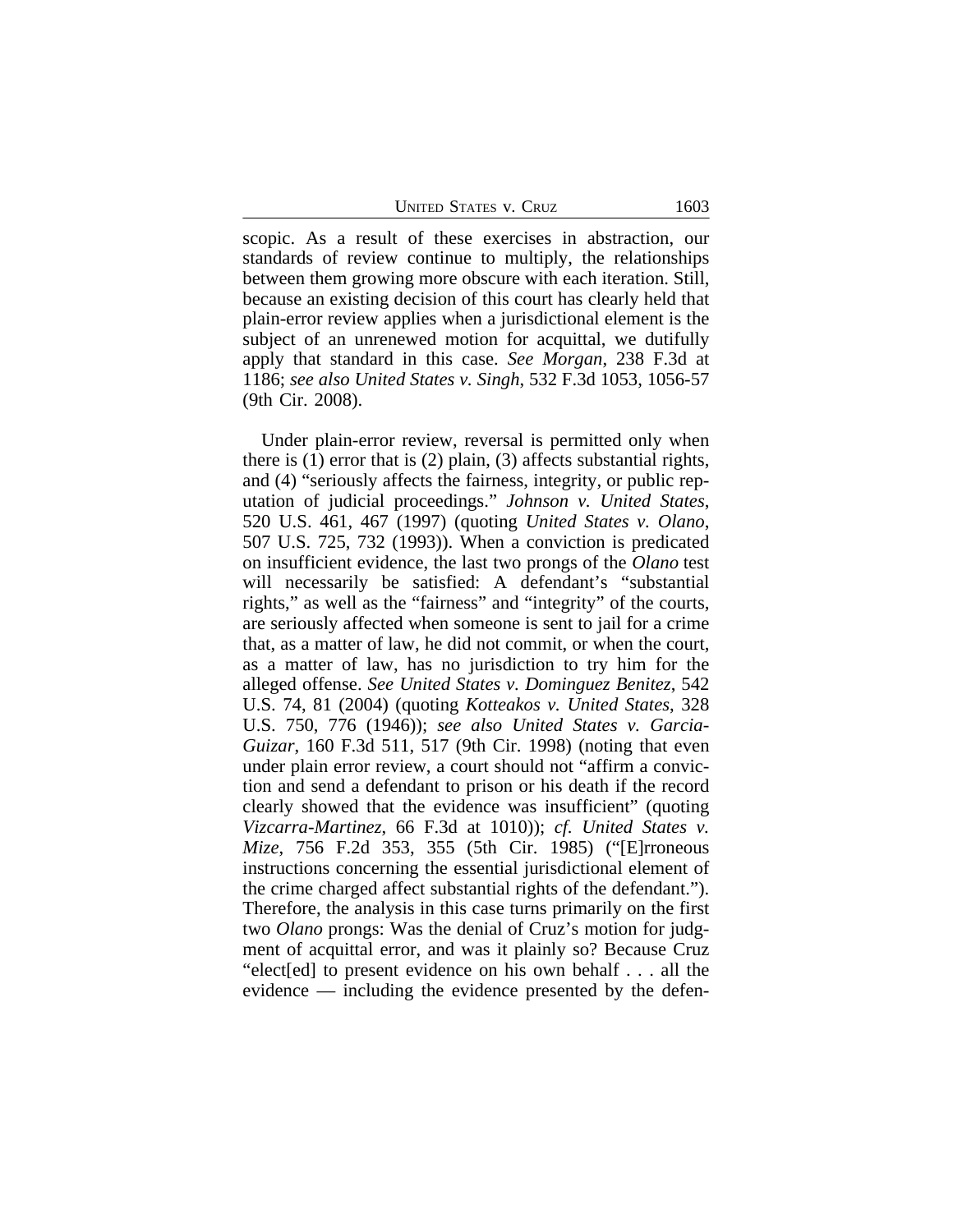dant — can be considered" in this analysis. *United States v. Alexander*, 48 F.3d 1477, 1490 n.10 (9th Cir. 1995).

## III.

**[1]** A "defendant's Indian status is an essential element of a § 1153 offense which the government must allege in the indictment and prove beyond a reasonable doubt." *Bruce*, 394 F.3d at 1229. We recently established the test for determining an individual's Indian status under 18 U.S.C. § 1152 in *United States v. Bruce*, 394 F.3d 1215 (9th Cir. 2005), and the same test applies to the determination of Indian status under § 1152's companion statute, 18 U.S.C. § 1153. The *Bruce* test requires that the Government prove two things: that the defendant has a sufficient "degree of Indian blood," and has "tribal or federal government recognition as an Indian." *Id.* at 1223, 1224 (quoting *United States v. Keys*, 103 F.3d 758, 761 (9th Cir. 1996)).

**[2]** Cruz concedes that he meets the first prong of the test since his blood quotient is twenty-two percent Blackfeet. Only the second prong, therefore, is at issue here. In *Bruce* we outlined four factors that govern the second prong; those four factors are, "in declining order of importance, evidence of the following: '1) tribal enrollment; 2) government recognition formally and informally through receipt of assistance reserved only to Indians; 3) enjoyment of the benefits of tribal affiliation; and 4) social recognition as an Indian through residence on a reservation and participation in Indian social life." *Id.* at 1224 (quoting *United States v. Lawrence*, 51 F.3d 150, 152 (8th Cir. 1995)); *accord*. *United States v. Ramirez*, 537 F.3d 1075, 1082 (9th Cir. 2008).**<sup>6</sup>**

**<sup>6</sup>** In *United States v. Ramirez*, the only issue apparently raised by the parties was whether "the documents produced at trial" were sufficient to demonstrate that the individuals in question were in fact enrolled members of the relevant tribe and therefore whether the first *Bruce* factor was satisfied. 537 F.3d at 1082. Presumably, since no other issue was addressed, the par-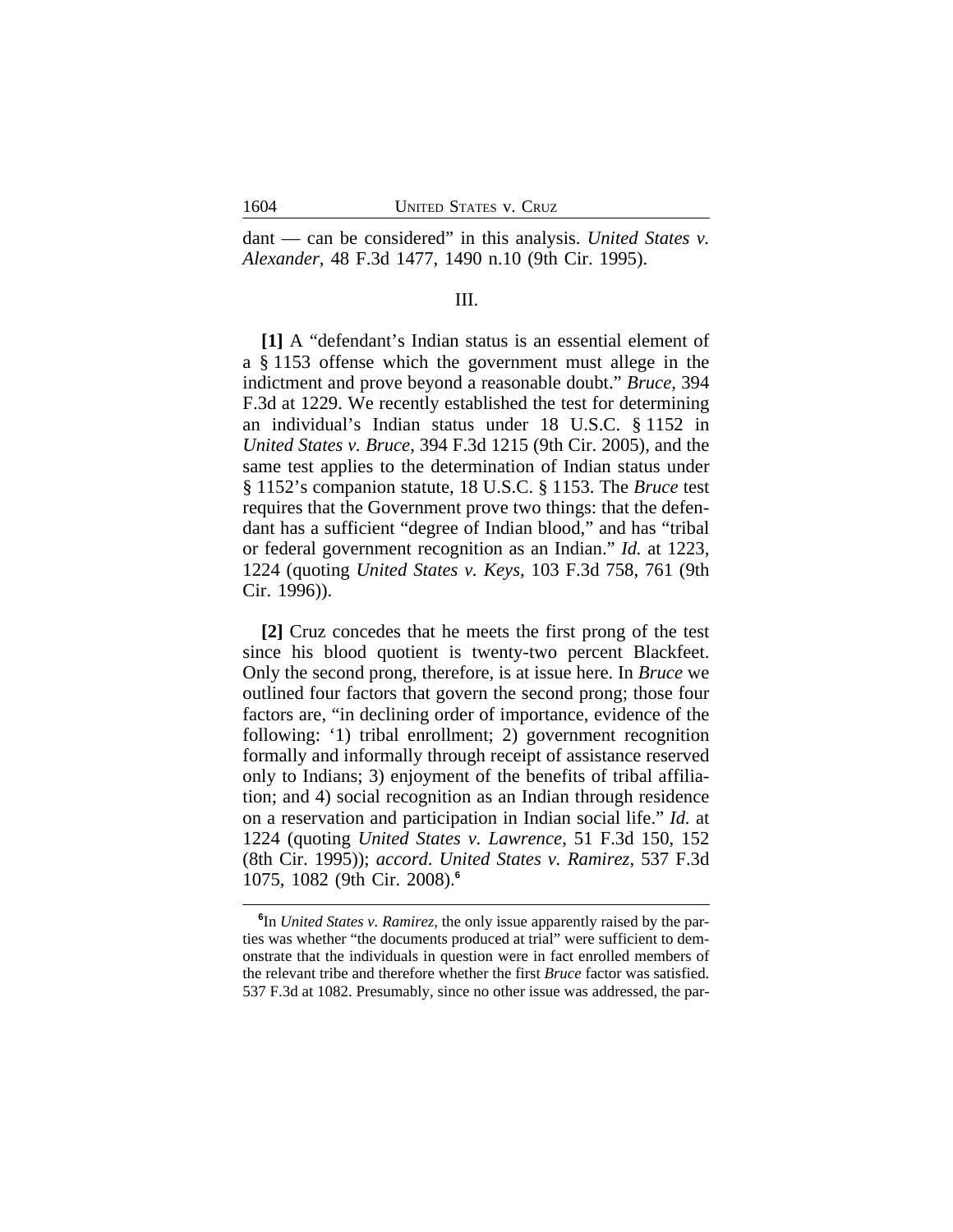Taken in the light most favorable to the government, the record reveals the following facts related to Cruz's Indian status:

- 1. Cruz is not an enrolled member of the Blackfeet Tribe of Indians or any other tribe.
- 2. Cruz has "descendant" status in the Blackfeet Tribe as the son of an enrolled member (his mother), which entitles him to use Indian Health Services, to receive some educational grants, and to fish and hunt on the reservation.
- 3. Cruz has never taken advantage of any of the benefits or services to which he is entitled as a descendant.
- 4. Cruz lived on the Blackfeet Reservation from the time he was four years old until he was seven or eight. He rented a room in a motel on the reservation shortly before the time of the offense.

ties in *Ramirez* did not dispute that the other evidence presented at trial, when combined with a finding that the individuals were enrolled members, "was sufficient to establish [their] status as 'Indians' within the meaning of § 1152." *Id.* at 1083. As *Bruce* itself makes clear, "[t]ribal enrollment is 'the common evidentiary means of establishing Indian status, but it is not the only means nor is it necessarily determinative' . . . . [E]nrollment, and indeed, even eligibility therefor, is not dispositive of Indian status." 394 F.3d at 1224-25 (quoting *United States v. Broncheau*, 597 F.2d 1260, 1263 (9th Cir. 1979)). Although the parties in *Ramirez* raised only a limited question, the opinion specifically acknowledges the *Bruce* test and the four applicable factors that are determinative of its second prong. *See Ramirez*, 537 F.3d at 1082. Because the dispute on appeal related to the facts underlying only *one* of the factors, the court had no reason to note the *relative weight* of the various other factors — specifically, that they are to be considered "in declining order of importance." *Bruce*, 394 F.3d at 1224. *But cf.* Dissenting Op. at 1615.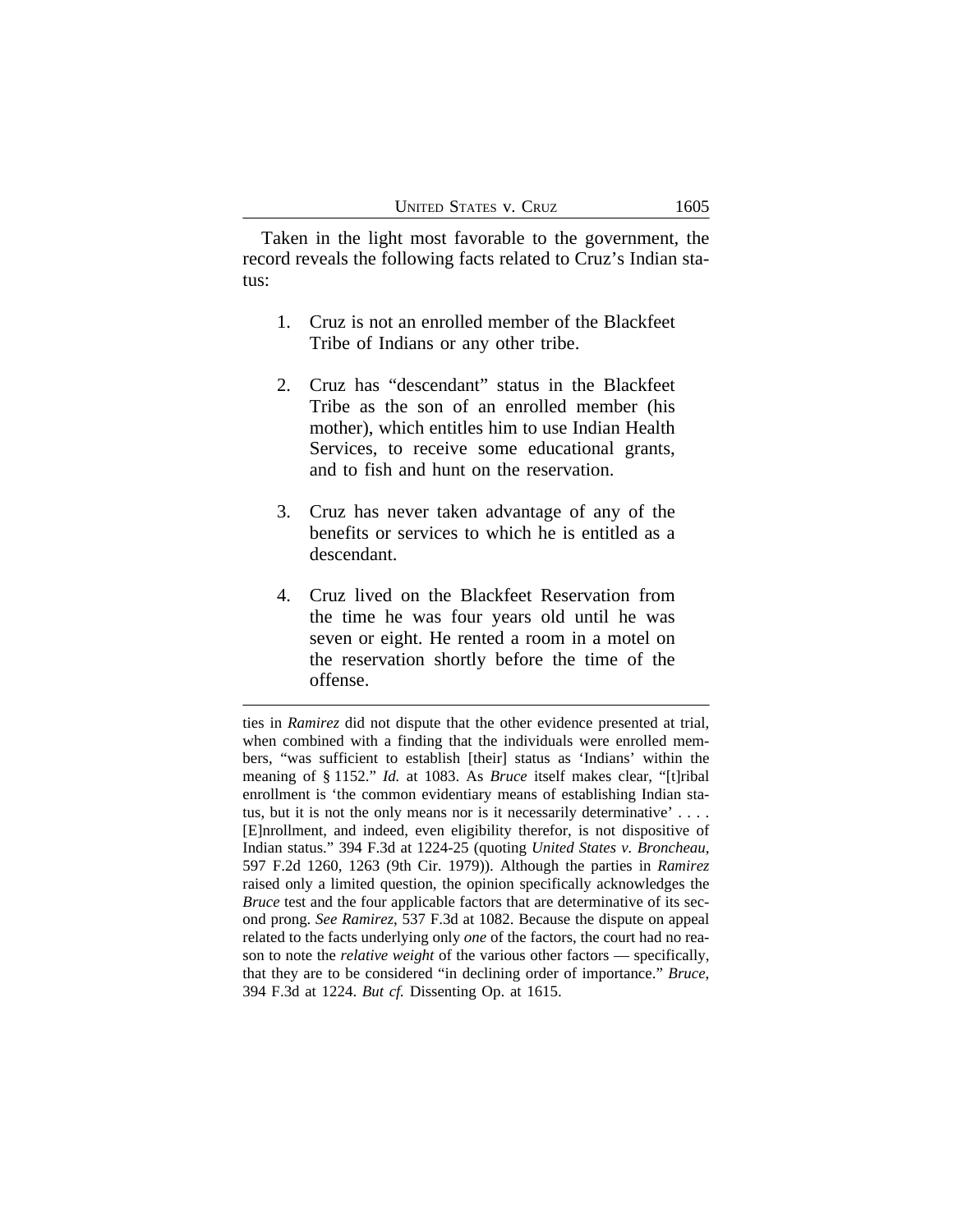- 5. As a descendant, Cruz was subject to the criminal jurisdiction of the tribal court**<sup>7</sup>** and was at one time prosecuted in tribal court.
- 6. Cruz attended a public school on the reservation that is open to non-Indians and worked as a firefighter for the federal Bureau of Indian Affairs, a job that is also open to non-Indians.
- 7. Cruz has never participated in Indian religious ceremonies or dance festivals, has never voted in a Blackfeet tribal election, and does not have a tribal identification card.

**[3]** Analyzing this evidence, it is clear that Cruz does not satisfy *any* of the four *Bruce* factors. As to the first and most important factor, it is undisputed that Cruz is not an enrolled member of the Blackfeet Tribe or any other tribe. In fact, Cruz is not even eligible to become an enrolled member of the Blackfeet Tribe, as he has less than one quarter Blackfeet blood, which is the minimum amount necessary for enrollment.**<sup>8</sup>**

<sup>8</sup>We also note that BLACKFEET ORD. 14, which establishes "procedures" governing enrollment" and which was admitted into evidence at trial, states that children born after August 30, 1962 must have "one-fourth

<sup>&</sup>lt;sup>7</sup>The parties have not cited to us any Blackfeet ordinances or codes establishing this point. As we explain *infra* pp.1611-12 & note 15, the fact that charges were brought against Cruz in tribal court does not necessarily mean the tribal court had jurisdiction over him. Our own reading of the Blackfeet code suggests that perhaps the tribe's criminal jurisdiction is limited to enrolled members of the Blackfeet Tribe and other tribes. *Cf.* BLACKFEET CODE § 1.1 ("The Blackfeet Tribal Court has jurisdiction over all persons of Indian descent, who are *members* of the Blackfeet Tribe of Montana and over all other American Indians unless its authority is restricted by an Order of the Secretary of the Interior.") (emphasis added). It is undisputed that Cruz is not an enrolled member of the Blackfeet Tribe or a member of any other American Indian tribe. However, because the Director of Tribal Enrollment testified that Cruz was subject to the tribe's criminal jurisdiction by virtue of his descendant status, and because Cruz did not contest this point below or on appeal, we assume for purposes of our analysis that Cruz was subject to the tribal court's jurisdiction.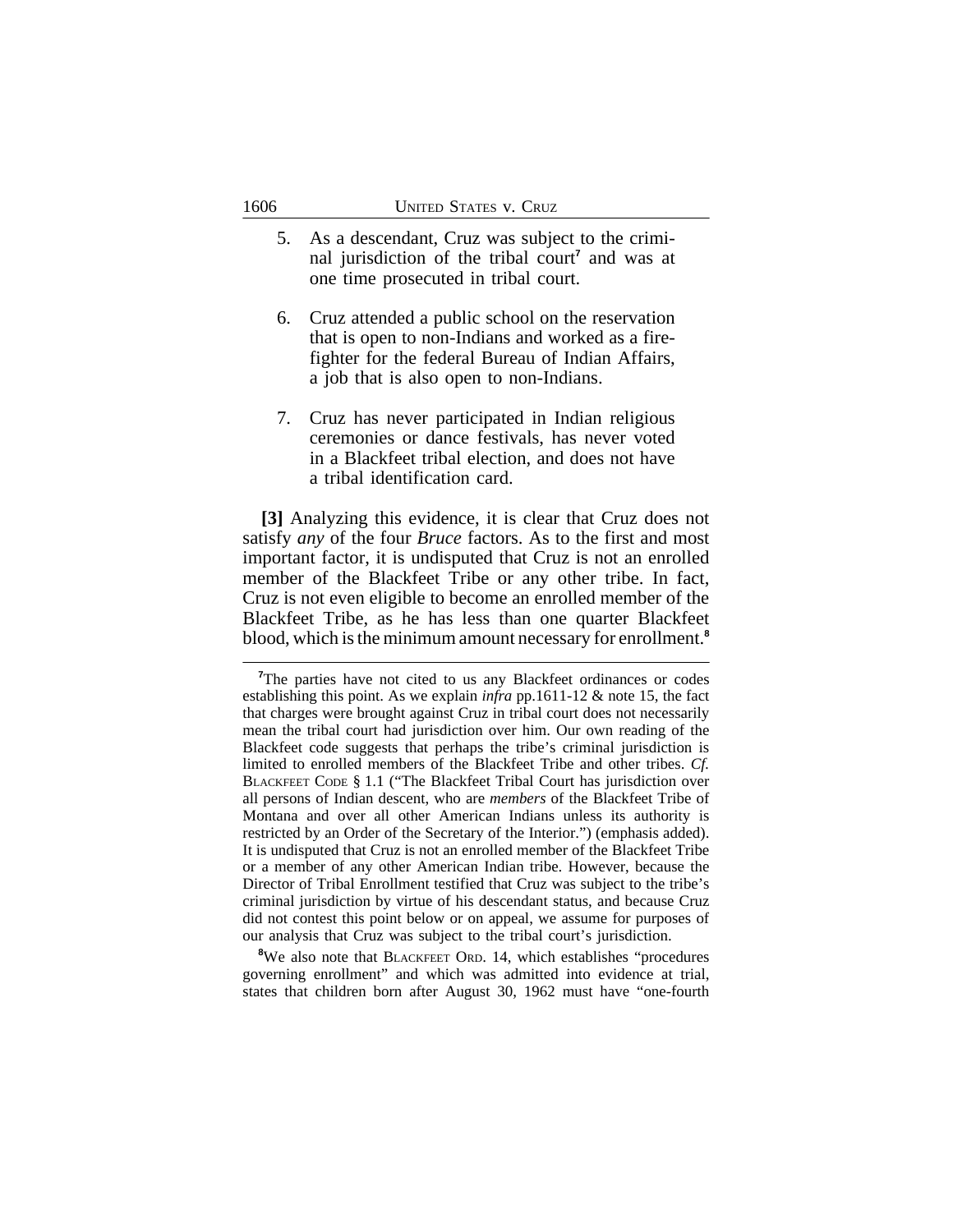*See* BLACKFEET CONST. art. II, amd. III, § 1(c). Our dissenting colleague would hold that the government has "plainly" met its burden under *Bruce* because it has established that Cruz has " 'descendant' status" and has therefore been "recognized" by "the tribal authorities." Dissenting Op. at 1614-15. The government, however, has expressly waived any argument that Cruz satisfies the first *Bruce* factor, and does not contend that his descendant status, *in and of itself*, is a factor we should consider in performing the *Bruce* analysis.**<sup>9</sup>** Rather, the government's argument is that "descendant status" is relevant only insofar as it renders someone "*eligible* to receive certain assistance reserved for Native Americans," language that directly tracks the second *Bruce* factor, except for substituting "eligible to receive" for actually receives. However, as we explain below, mere eligibility for benefits is of no consequence under *Bruce*. Given *Bruce*'s clear admonition that "tribal enrollment," and therefore *a fortiori* descendant status, "is not dispositive of Indian status," 394 F.3d at 1224-25, we reject the dissent's argument that mere descendant status with the concomitant eligibility to receive benefits is effectively sufficient to demonstrate "tribal recognition." To do otherwise would elevate tribal status to a "dispositive" determinant of

degree of Blackfeet Indian blood or more" in order to qualify for *descendant* status as well. *Id.* § 2(d). Under this ordinance, Cruz would not appear to qualify for any tribal status whatsoever. However, because the Director of Tribal Enrollment testified that Cruz enjoys descendant status — apparently despite the tribal regulations to the contrary — we treat him as enjoying that status for purposes of our analysis. We note the incongruity between his blood quotient and the tribal ordinance only to underscore the error of the dissent's placing near exclusive weight on Cruz's descendant status in concluding that Cruz is an Indian.

**<sup>9</sup>**This concession reflects a sensible understanding of the law. If, for example, a tribal authority declared that *anyone* with an ancestor who was a member of the tribe, no matter how distant, counts as a "descendant," we would be hard pressed to consider such an individual subject to prosecution under § 1153, even though "tribal authorities [would clearly] recognize [such a person] as an Indian" under our dissenting colleague's formulation. Dissenting Op. at 1615 (emphasis omitted).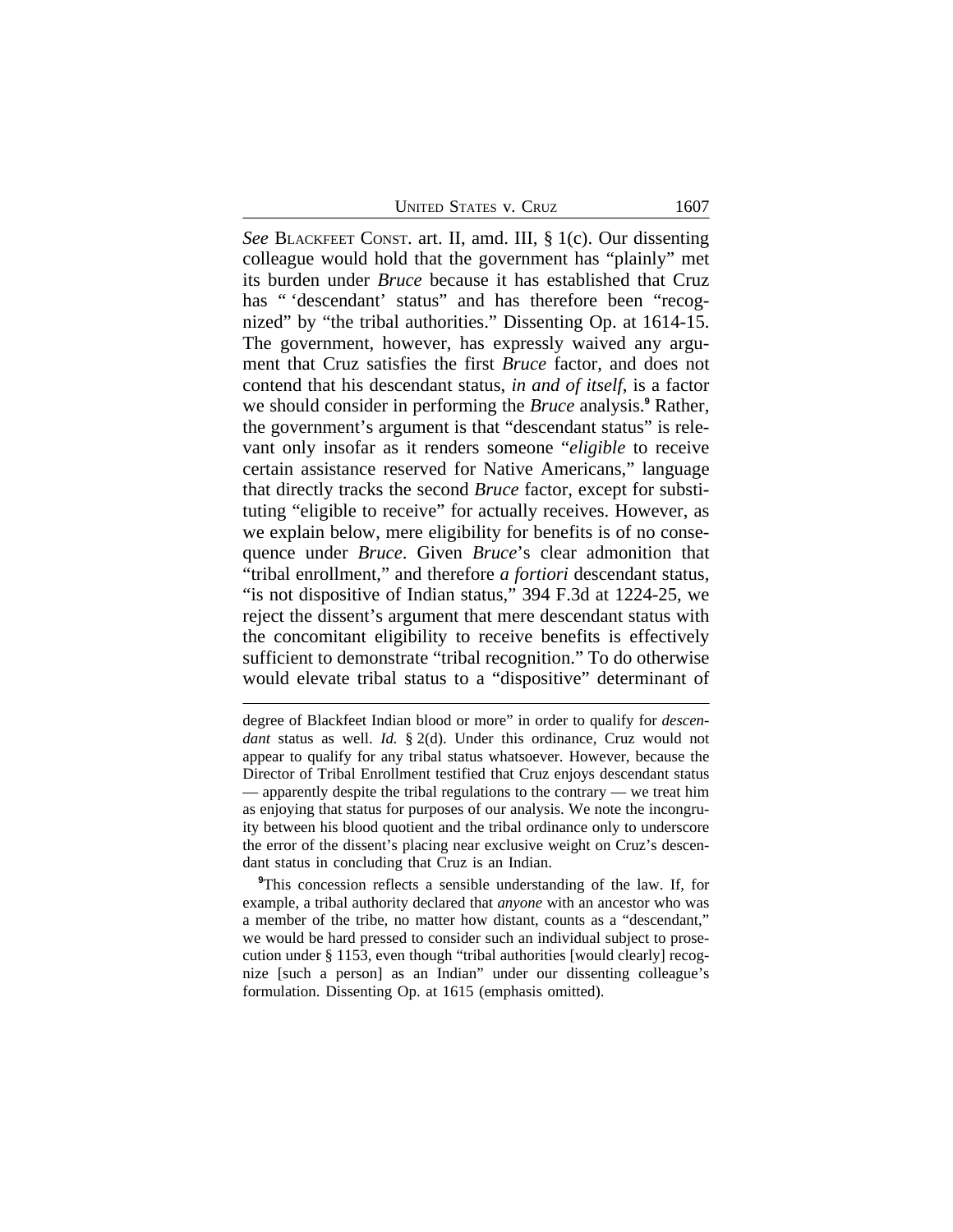Indian status, as *Bruce* explicitly forbids. Furthermore, given the government's explicit waiver of the argument, to hold as the dissent suggests would violate our longstanding general rule that we will not decide questions not raised by the parties before us. *See, e.g.*, *Kimes v. Stone*, 84 F.3d 1121, 1126 (9th Cir. 1996); *cf. United States v. Ziegler*, 497 F.3d 890, 901 (9th Cir. 2007) (Kozinski, J., dissenting from denial of rehearing en banc) ("We apply [the waiver] rule with some vigor against criminal defendants; we should be no less vigorous in applying it against the government." (internal citation omitted)).

**[4]** Nor is there any evidence that Cruz satisfies the second most important factor, "government recognition . . . through *receipt* of assistance reserved only to Indians." *Bruce*, 394 F.3d at 1224 (emphasis added). To the contrary, the only evidence in the record demonstrates that the opposite is true: Cruz testified that he had never "received . . . any benefits from the Blackfeet Tribe," and the government did not present any evidence to the contrary.**10** Nor did Cruz enjoy any benefits of tribal affiliation, as required by *Bruce*'s third most important factor. There is no evidence that he hunted or fished on the reservation, nor has it been suggested that his employment with the BIA was related to or contingent upon his tribal heritage.**11** The only evidence supporting any of the *Bruce* factors is that, for less than a quarter of his short life, Cruz lived

**<sup>10</sup>**While Cruz did attend school on the reservation for a period of time, the school was open to non-Indians.

**<sup>11</sup>**Employment with the BIA is open to non-Indians. While it is true that the BIA is permitted to give preference to Indians when making hiring decisions, *see* 25 U.S.C. §§ 472, 472a; *Morton v. Mancari*, 417 U.S. 535 (1974); 25 C.F.R. § 5.1, there is no indication in the trial record that Cruz ever received any preferential treatment on the basis of his ancestry. In fact, Cruz would not have been eligible for preferential treatment under the Indian Preference Laws, as he is not a member of a recognized tribe and has less than "one-half or more Indian blood of tribes indigenous to the United States." 25 C.F.R. § 5.1.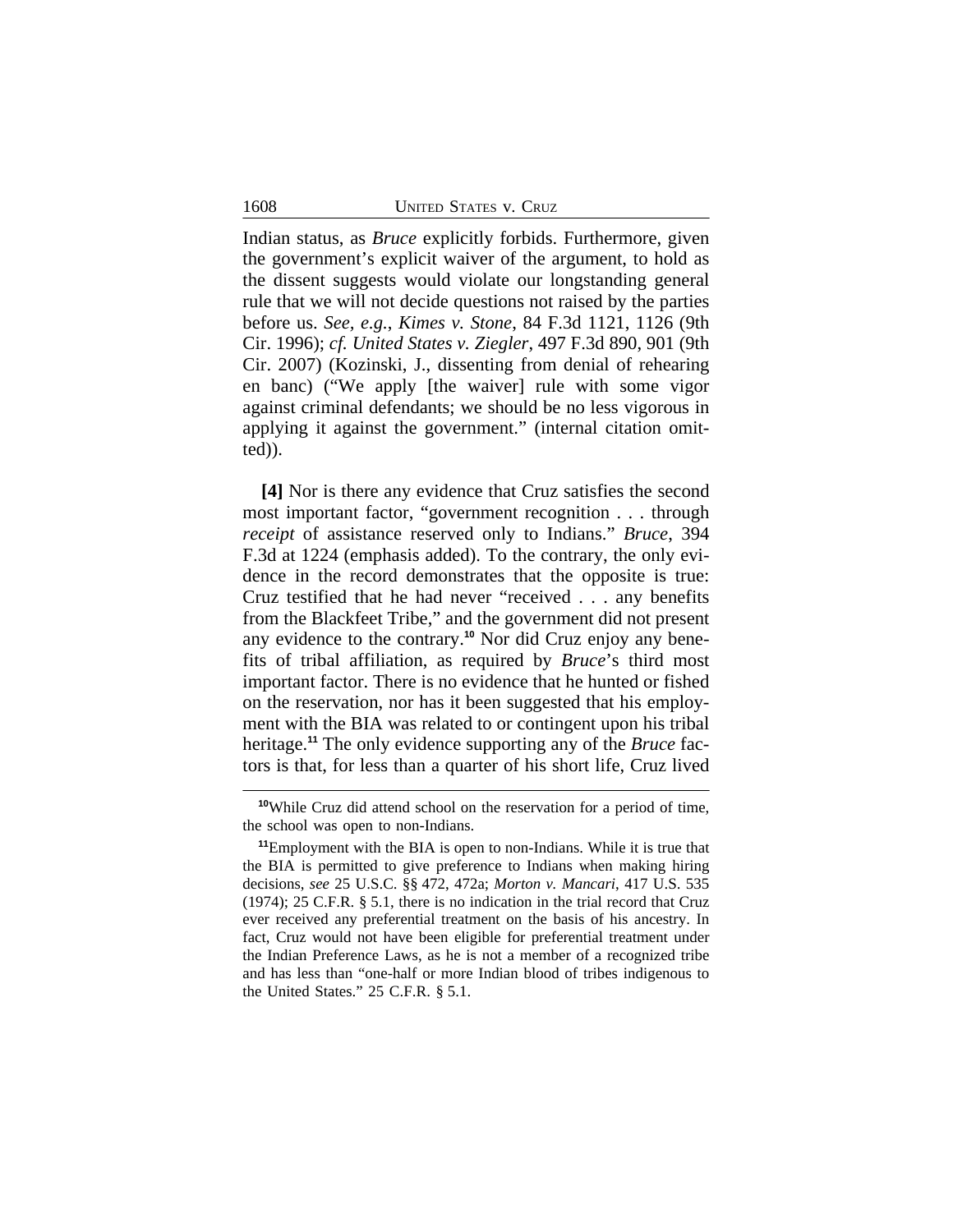| <b>UNITED STATES V. CRUZ</b> | 1609 |
|------------------------------|------|
|------------------------------|------|

on the Blackfeet Reservation.**<sup>12</sup>** But even this only partially supports the government's position under the fourth *Bruce* factor, which also requires a showing of "participation in Indian social life." *Id.* Testimony both from Cruz and from a government witness indicated that Cruz does not practice Indian religion, has never "in any way participated in Native religious ceremonies," does not participate in Indian cultural festivals or dance competitions, has never voted in a Blackfeet election, and does not carry a tribal identification card. The government did not present any evidence suggesting that Cruz participated in any way in Indian social life.

**[5]** In sum, the evidence in this case, when taken in the light most favorable to the government, demonstrates that Cruz satisfies at best only a small part of the least important of the four *Bruce* factors. He does not satisfy any of the factors in full, and there is not even a scintilla of evidence suggesting that he satisfies a single one of the three most important factors. Were we to hold that evidence satisfying merely a portion of the least important *Bruce* factor is, in itself, sufficient to support a § 1153 conviction, we would be ignoring *Bruce*'s mandate in various respects, including its requirement that the factors be considered "in declining order of importance." **<sup>13</sup>** *Id.* The first three factors could not realisti-

**<sup>12</sup>**Although we base our analysis on the evidence in the record and not on the Pre-Sentencing Report, we note that the Report indicates that Cruz "returned to [the reservation] shortly before the instant offense." The evidence at trial was that he lived on the reservation for three to four years during his childhood and then moved back shortly before the instant offense.

**<sup>13</sup>**The dissent would have us excise this portion of *Bruce*'s holding from that opinion by dismissing it as "a stray comment." Dissenting Op. at 1615. This is a curious suggestion from our colleague, who, at one point, was the most vigorous proponent of the proposition that "an[y] issue *germane* to the eventual resolution of the case, [that has been] resolve[d] after reasoned consideration in a published opinion [is] the law of the circuit." *United States v. Johnson*, 256 F.3d 895, 914 (9th Cir. 2001) (en banc) (Kozinski, J., concurring) (emphasis added); *see also Miller v. Gammie*,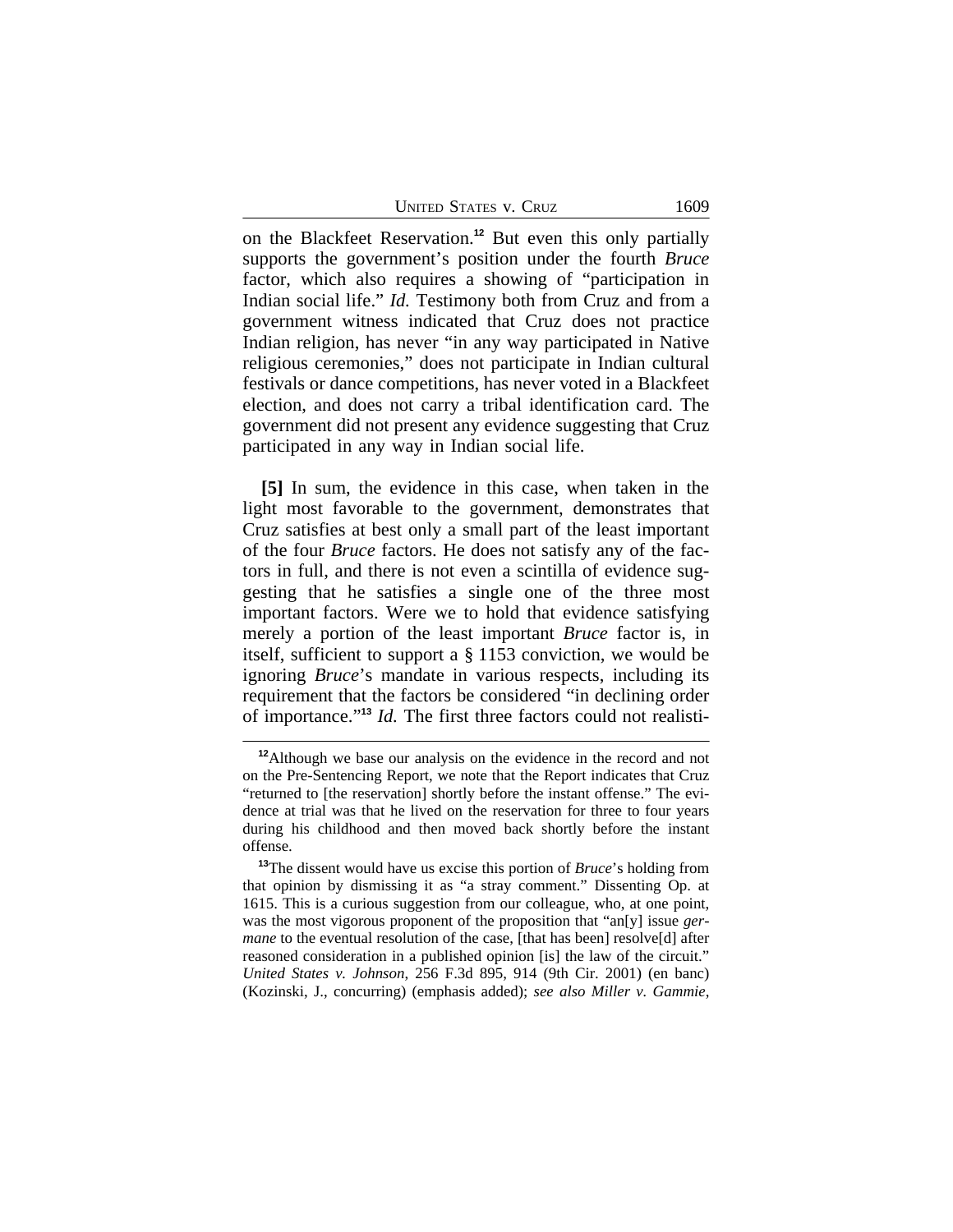cally be deemed more important than the fourth if a partial satisfaction of the fourth could outweigh the complete failure to satisfy any of the first three.

The government does not dispute our assessment of the record. Rather, in light of the near total lack of evidence that could satisfy the *Bruce* test as it is written, it urges us to expand *Bruce* by holding that mere "eligibility for . . . assistance" reserved to Indians is sufficient under the second *Bruce* factor.**<sup>14</sup>** But this is not what *Bruce* says. *Bruce* says that the second factor requires a showing of "*receipt* of assistance reserved only to Indians." *Id.* (emphasis added). We are not empowered to ignore such clear language in our circuit's precedent, *see Miller v. Gammie*, 335 F.3d 889, 899 (9th Cir. 2003) (en banc), especially when construing a statute that creates a "*carefully limited* intrusion of federal power into the otherwise exclusive jurisdiction of the Indian tribes," *Bruce*, 394 F.3d at 1220 (emphasis added) (quoting *United States v. Antelope*, 430 U.S. 641, 642-43 n.1 (1977).

Even were we free to follow the government's recom-

**<sup>14</sup>**As indicated above, the record demonstrates that descendants of enrolled Blackfeet members are entitled to use Indian Health Services, are eligible for certain scholarships, and are permitted to hunt and fish on the reservation. The government does not dispute that Cruz never took advantage of any of these benefits.

<sup>335</sup> F.3d 889, 900-01 (9th Cir. 2003) (en banc) (Kozinski, J., concurring). Here, the factors announced in *Bruce* and their relation to one another were indisputably part of the reasoning employed by the court in reaching its central holding. Accordingly, even under our dissenting colleague's more recent view on the due weight (or lack thereof) to be accorded to dicta, the language in *Bruce* cannot be ignored as the dissent urges because it is clearly not dicta. *Cf. Espinosa v. United Student Aid Funds, Inc.*, 545 F.3d 1113, 1119 n.3 (9th Cir. 2008) (Kozinski, J.) ("Anything [a prior case] has to say as to matters not presented in that case is . . . dicta and thus not binding on us."). Unless and until some intervening higher authority alters *Bruce*, we are bound by that decision. *See Miller*, 335 F.3d at 899 (majority opinion).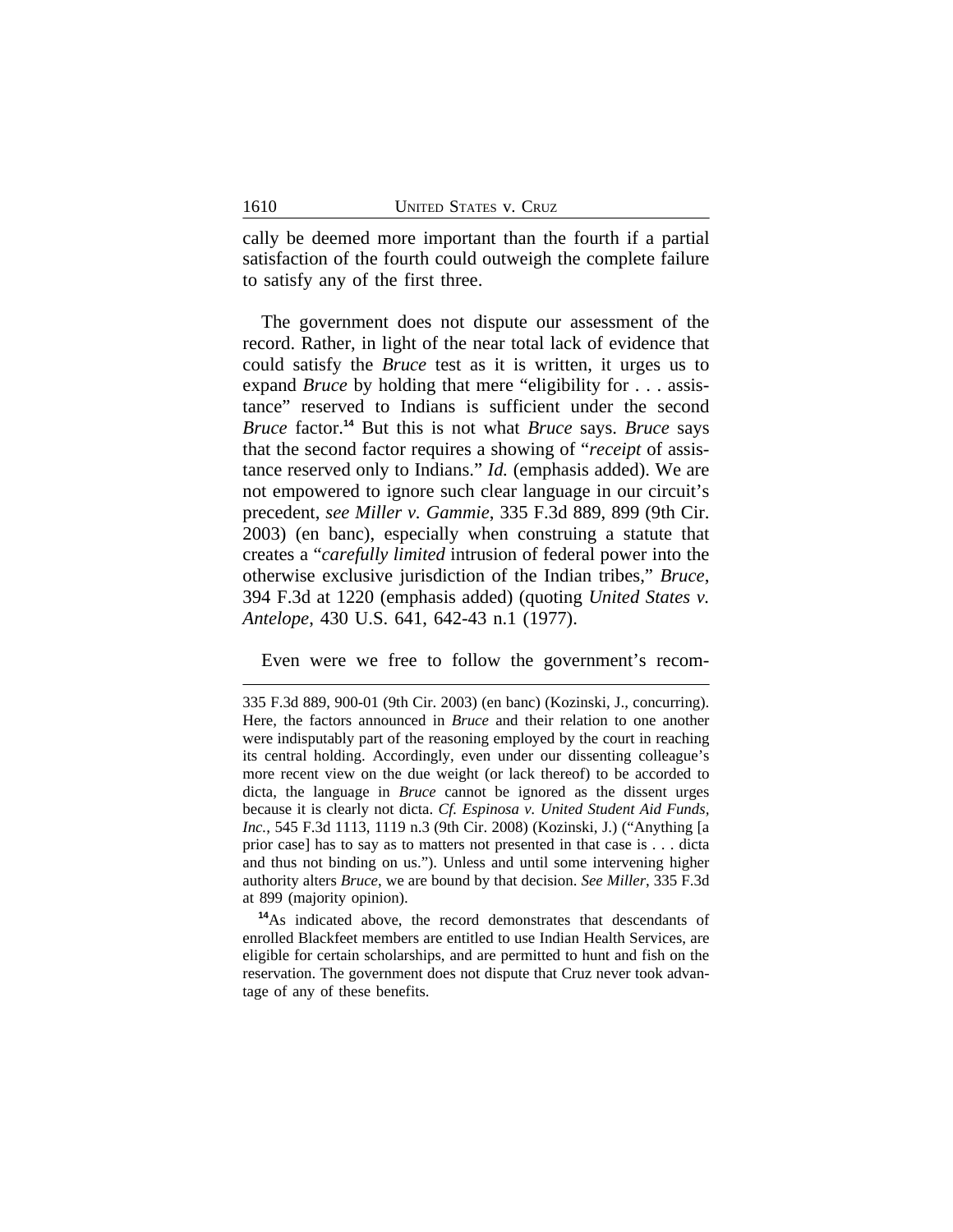mended course, we would not. The four factors that constitute the second *Bruce* prong are designed to "probe[ ] whether the Native American has a sufficient non-racial link to a formerly sovereign people." *Bruce*, 394 F.3d at 1224 (quoting *St. Cloud v. United States*, 702 F. Supp. 1456, 1461 (D.S.D. 1988)). *Bruce* intentionally requires more than a simple blood test to determine whether someone is legally deemed an Indian. Given that many descendants of Indians are *eligible* for tribal benefits based exclusively on their blood heritage, the government's argument would effectively render the second *Bruce* factor a *de facto* nullity, and in most, if not all, cases would transform the entire *Bruce* analysis into a "blood" test. *Cf. id.* at 1223. For similar reasons, we cannot accept our dissenting colleague's argument that the *sole* test under *Bruce*'s second prong "is whether the *tribal authorities* recognize [someone] as an Indian, *not* whether he considers himself one." Dissenting op. at 1615 (second emphasis added). Under *Bruce*, the extent to which an individual considers himself an Indian — whether by deciding, for example, to "reside[ ] on a reservation," to "participat[e] in Indian social life," or to "recei[ve] assistance reserved only to Indians," *Bruce*, 394 F.3d at 1224 — is most certainly relevant in determining his Indian status. The dissent simply ignores the fact that *Bruce* clearly requires an analysis from the perspective of both the tribe *and* the individual.

The government and our dissenting colleague also argue that the fact that Cruz was prosecuted by the Blackfeet tribal court demonstrates that he is an Indian because a "tribe has no jurisdiction to punish anyone but an Indian." *Id.* at 1227; *see* Dissenting Op. at 1615. This argument is meritless for multiple reasons. First and foremost, the record in this case is incredibly thin with respect to Cruz's contact with the tribal justice system: all we know is that he has "been prosecuted." There is no evidence regarding the nature of that prosecution, to what stage, if any, it proceeded, and certainly the record does not indicate whether Cruz was ever determined for purposes of that prosecution to be an Indian. Finally, the record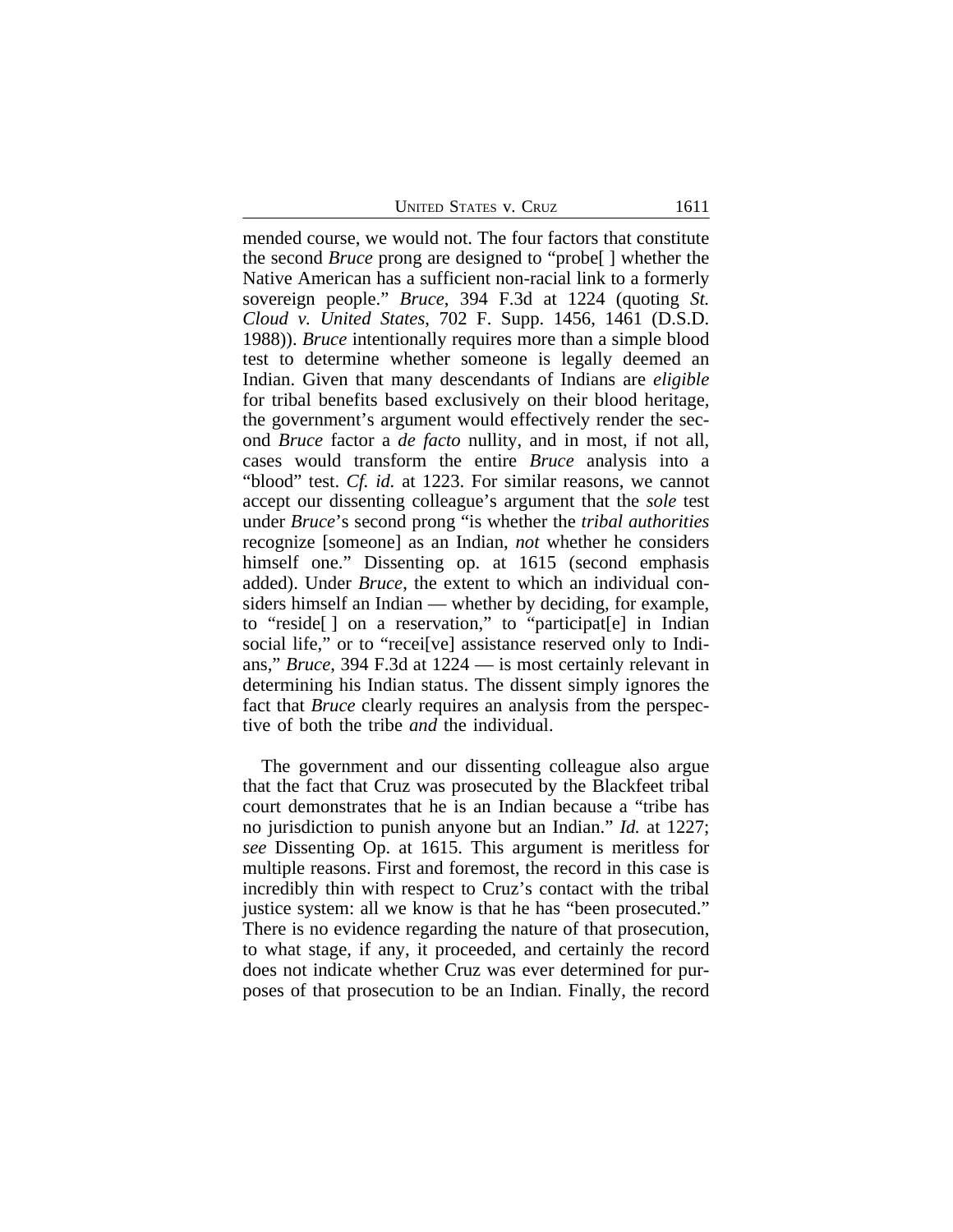does not suggest that the prosecution resulted in a conviction. Based on the evidence contained in the trial record, which is all that we may consider, Cruz's case may well have been dismissed for lack of jurisdiction after a finding that he is *not* an Indian.**<sup>15</sup>**

**[6]** Furthermore, while the government makes much of the fact that the court in *Bruce* considered the exercise of tribal jurisdiction over the defendant throughout her entire lifetime relevant, it fails to recognize the significantly different posture of that case. *Bruce* addressed a prosecution under § 1152. However, under § 1152, the question of Indian status is an *affirmative defense*. *Id.* at 1222-23 (citing *United States v. Hester*, 719 F.2d 1041, 1043 (9th Cir. 1983)). Generally, "the defendant must prove the elements of [an] affirmative defense by a preponderance of the evidence," unless some other standard is set by statute.**<sup>16</sup>** *United States v. Beasley*, 346 F.3d 930,

**<sup>15</sup>**Our dissenting colleague would equate the power to *arrest* with the power to determine Indian status, thereby delegating to every tribal police officer the determination of whether an individual may be prosecuted federally as an Indian. *See* Dissenting Op. at 1615 ("*[T]ribal authorities* recognize [Cruz] as an Indian . . . . That they do is confirmed by the fact that . . . the *tribal police* took him before the tribal court rather than turning him over to state or federal authorities. How that case was finally resolved is irrelevant . . . ." (second emphasis added)). We reject the dissent's unusual approach: both the legitimate reach of federal authority under the Constitution and the delicate question of whether an individual "counts" as an Indian for purposes of a federal criminal prosecution that could lead to his incarceration are issues too important to be decided on the basis of a single arrest and in the absence of any true judicial consideration.

**<sup>16</sup>**"[O]nce a defendant has satisfied his burden of production with respect to an affirmative defense, the burden shifts to the government to disprove the defense beyond a reasonable doubt." *Dominguez-Mestas*, 929 F.2d at 1383. Of course, the beyond-a-reasonable-doubt standard "requires more exacting proof" than the preponderance-of-the-evidence standard. *Jones v. United States*, 527 U.S. 373, 377 (1999). Simply put, "more 'facts in evidence' are needed . . . when the proponent is required to establish [a claim] not merely by a preponderance of the evidence but . . . beyond a reasonable doubt." *Anderson v. Liberty Lobby, Inc.*, 477 U.S. 242, 253 (1986) (alteration and second omission in original) (quoting *United States v. Taylor*, 464 F.2d 240, 242 (2d Cir. 1972).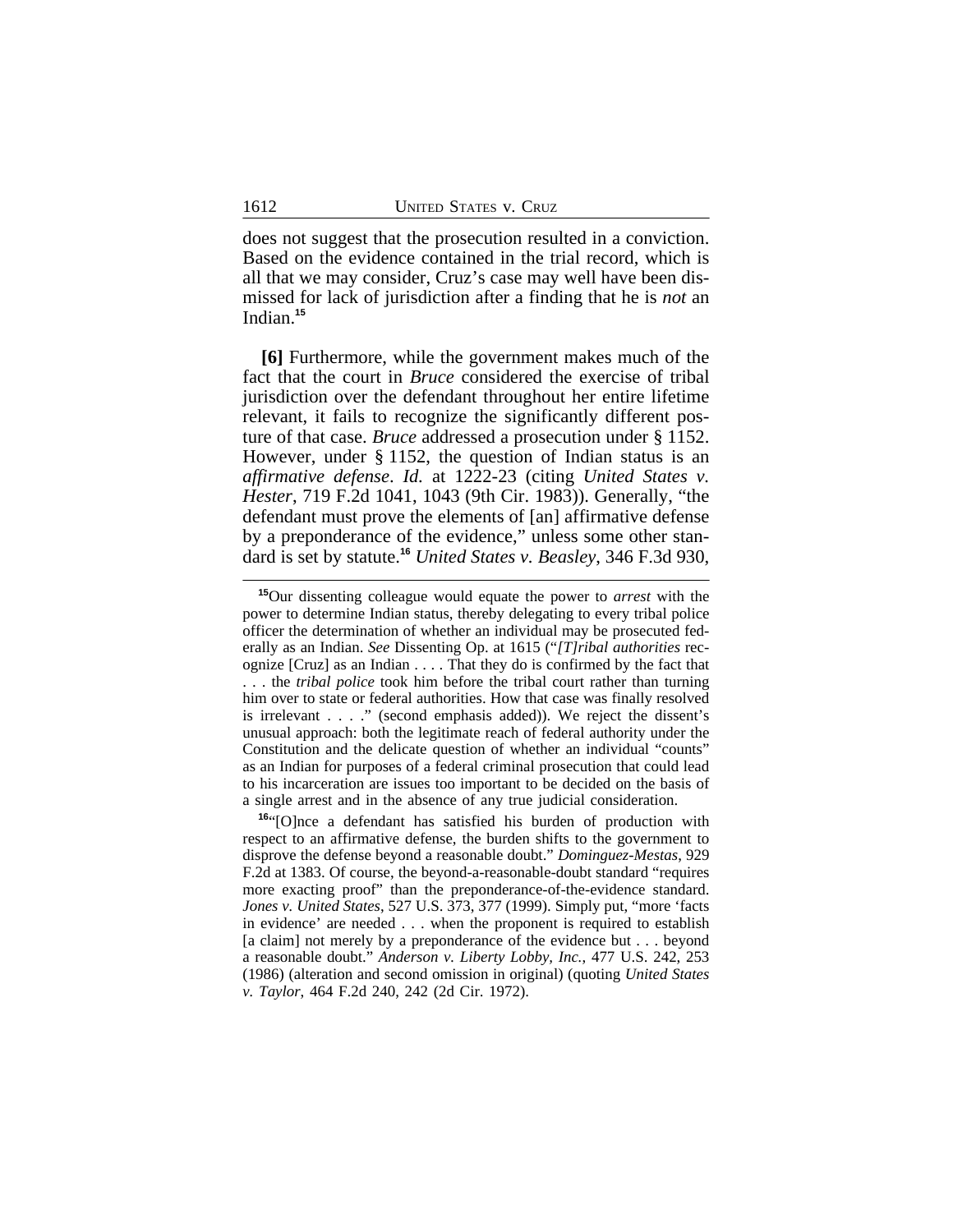935 (9th Cir. 2003); *see also United States v. Dominguez-*Mestas, 929 F.2d 1379, 1383 (9th Cir. 1991); *cf.* 18 U.S.C. § 17 (affirmative defense of insanity requires clear and convincing evidence). By contrast, under § 1153 Indian status is "an essential *element* of [the] offense which the government must . . . prove beyond a reasonable doubt" in every case. *Bruce*, 394 F.3d at 1229 (emphasis added). All that *Bruce* held was that "[t]he assumption and exercise of a tribe's criminal jurisdiction . . . bolster[ed] the argument that Bruce met her burden of producing sufficient evidence" *for an affirmative defense*. *Id.* at 1227. The court explicitly "caution[ed] that Bruce was *only* required to meet a production burden," which it later described as a "mere" burden of production. *Id.* (emphasis added). The burden here, by contrast, is on the government to prove Cruz's Indian status beyond a reasonable doubt. In this context, a showing that a tribal court on one occasion may have exercised jurisdiction over a defendant is of little if any consequence in satisfying the status element in a § 1153 prosecution.

**[7]** Because the evidence viewed in the light most favorable to the government does not demonstrate that Cruz is an Indian or that he meets *any* of the *Bruce* factors, no rational trier of fact could have found that the government proved the statutory element of § 1153 beyond a reasonable doubt. Accordingly, the district court's denial of the motion for judgment of acquittal was error. Where the government has failed to show that *any* of the *Bruce* factors has been satisfied, we have no trouble concluding that the error was "clear" and "obvious." *Olano*, 507 U.S. at 734. As described earlier, a conviction that erroneously rests on insufficient evidence necessarily implicates "substantial rights" and seriously affects the "fairness" and "integrity" of the judicial process. Accordingly, the denial of Cruz's motion for acquittal was not only error, but was plain error. We reverse the decision below and instruct the district court to grant the motion for judgment of acquittal.**<sup>17</sup>**

**<sup>17</sup>**Because we reverse the district court's denial of Cruz's motion for judgment of acquittal, we need not reach his claim that the district court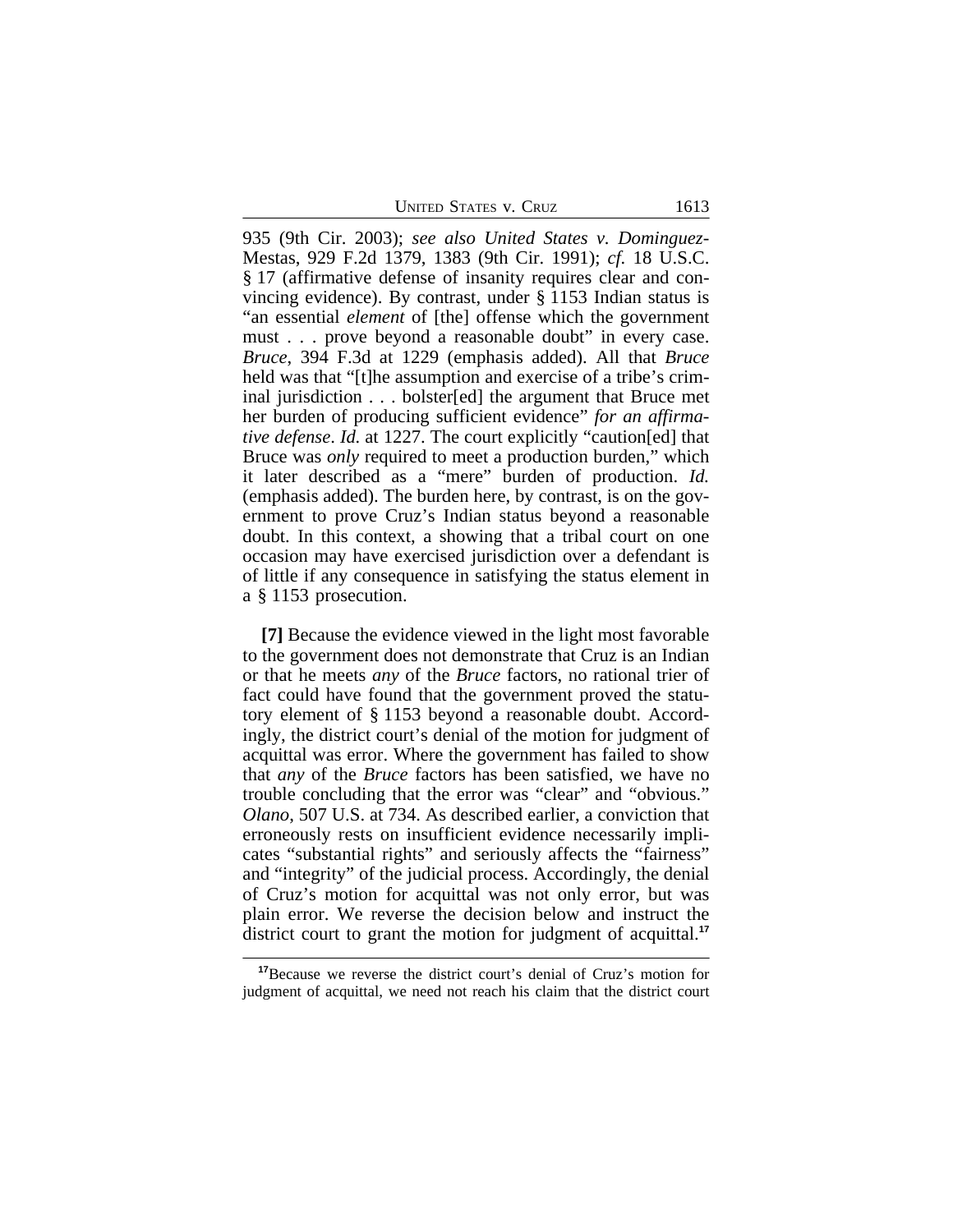#### IV.

For the reasons stated above, the decision below is **REVERSED** and the judgment of conviction **VACATED**. The district court is instructed to grant the motion for judgment of acquittal.

#### KOZINSKI, Chief Judge, dissenting:

Because defendant has the requisite amount of Indian blood, the only question is whether he has "tribal or government recognition as an Indian." *United States* v. *Bruce*, 394 F.3d 1215, 1223 (9th Cir. 2005) (quoting *United States* v. *Broncheau*, 597 F.2d 1260, 1263 (9th Cir. 1979) for the "generally accepted test," derived from *United States* v. *Rogers*, 45 U.S. (4 How.) 567, 573 (1846)). He plainly does. The record discloses that the Blackfeet tribal authorities have accorded Cruz "descendant" status, which entitles him to many of the

improperly instructed the jury with respect to the relative weight the four *Bruce* factors are to receive. However, since this question could well arise in other prosecutions, we take this opportunity to explain that the district court's instruction in this case was erroneous because it failed to inform the jury that the *Bruce* factors must be considered "in declining order of importance," as stated in *Bruce*. 394 F.3d at 1224; *cf. supra* note 13. When a district court omits this crucial language, the jury receives no instruction regarding the factors' relative importance and may erroneously give the various factors equal or disproportionate weight. A jury so instructed, including Cruz's jury, might place undue weight on, for example, the fourth factor, which in this case was partially satisfied, and as a result may mistakenly "convict without finding all the elements of a crime beyond a reasonable doubt." *United States v. Rubio-Villareal*, 967 F.2d 294, 297 (9th Cir. 1992). To avoid this problem, the words "in declining order of importance" should, as a matter of course, always be included in a *Bruce* instruction. Despite our dissenting colleague's fervent protestation of outrage, *see* Dissenting op. at 1617-18, we are aware of nothing novel about informing a jury what matters it should consider, and in what manner, when determining whether an element of an offense has been met.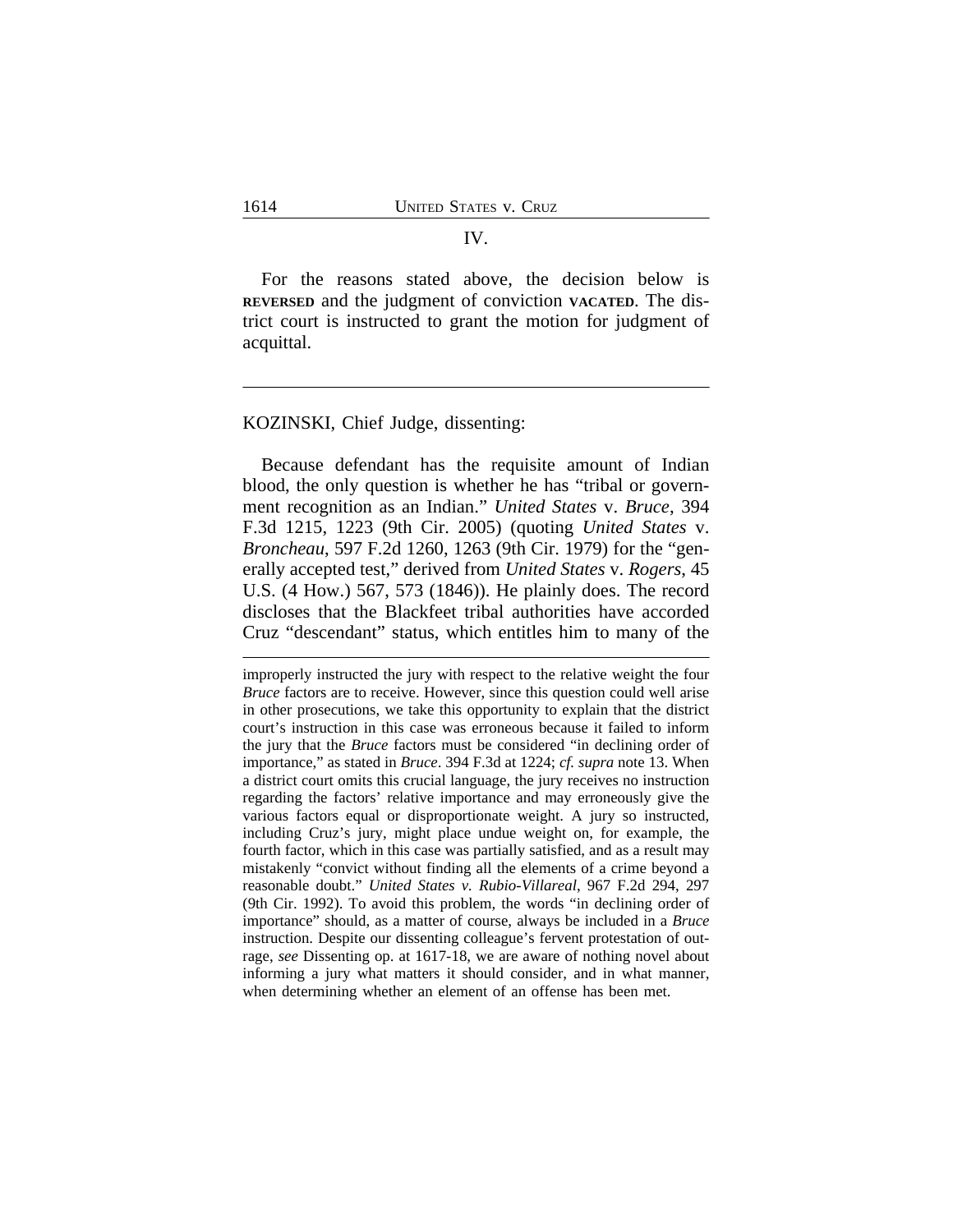benefits of tribal membership, including medical treatment at any Indian Health Service facility in the United States, certain educational grants, housing assistance and hunting and fishing privileges on the reservation.

That Cruz may not have taken advantage of these benefits doesn't matter because the test is whether the *tribal authorities* recognize him as an Indian, not whether he considers himself one. That they do is confirmed by the fact that, when he was charged with an earlier crime on the reservation, the tribal police took him before the tribal court rather than turning him over to state or federal authorities. How that case was finally resolved is irrelevant; what matters is that the tribal authorities protected him from a state or federal prosecution by treating him as one of their own. Finally, Cruz was living on the reservation when he was arrested, another piece of evidence supporting the jury's verdict.

The majority manages to work its way around all of this evidence by taking a stray comment in *Bruce* to the effect that certain factors have been considered in "declining order of importance" and turning it into a four-part balancing test. But *Bruce* was not announcing a rule of law; it was merely reporting what it thought other courts had done: "[C]ourts have considered, in declining order of importance, evidence of [four factors]." 394 F.3d at 1224. *Bruce* did not adopt this as any sort of standard, nor did it have any cause to do so, as nothing in *Bruce* turned on the relative weight of the factors. The majority strains hard to make this part of *Bruce*'s holding, but a *fair* reading of the opinion discloses that it's not even dicta because it's descriptive rather than prescriptive. We recognized this the last time we applied the test by omitting any reference to the declining order of importance. *See United States* v. *Ramirez*, 537 F.3d 1075, 1082 (9th Cir. 2008).

*Bruce* borrowed the "declining order of importance" language from *United States* v. *Lawrence*, 51 F.3d 150, 152 (8th Cir. 1995), and *Lawrence* itself was quoting the observation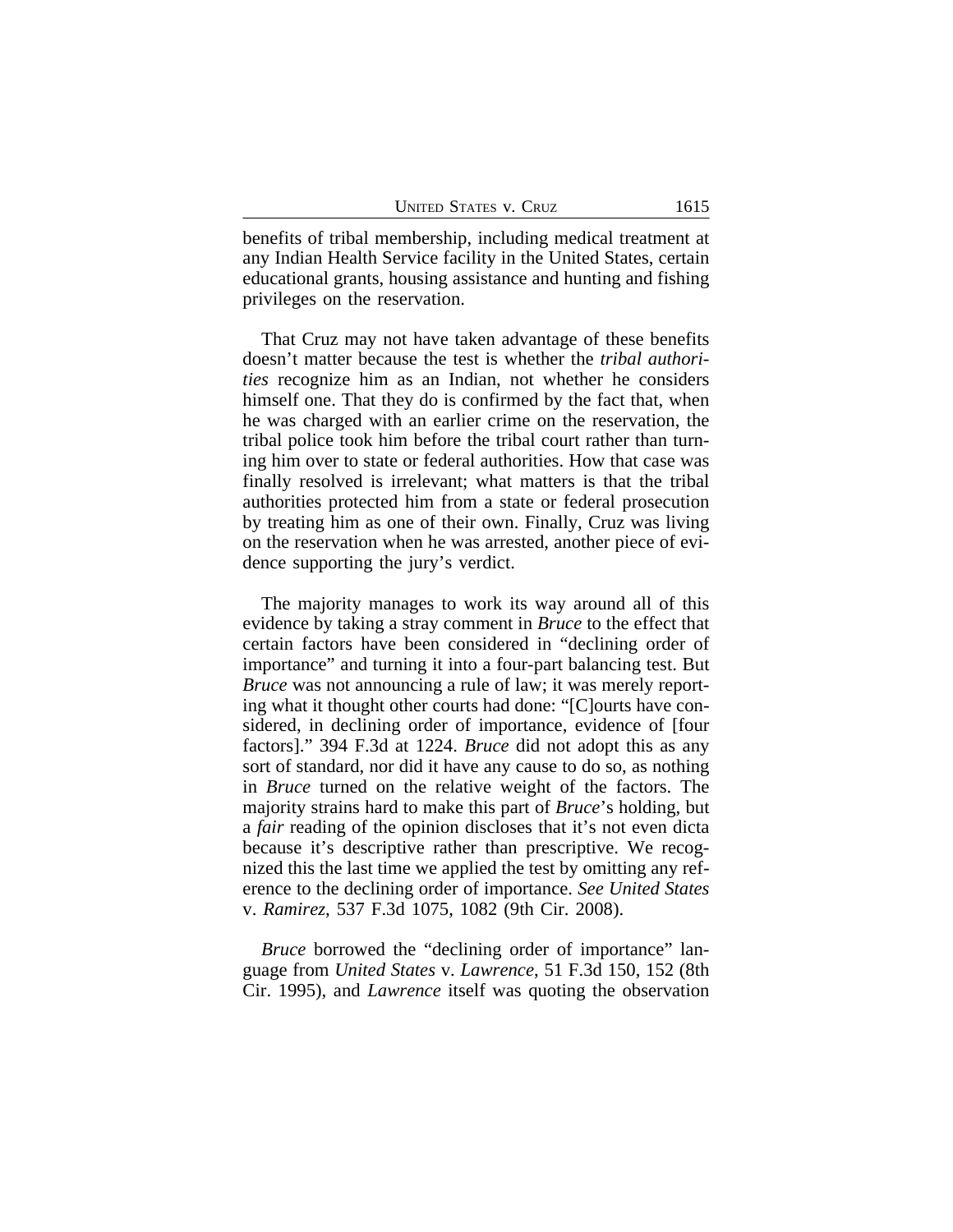of a district judge in an earlier case, *St. Cloud* v. *United States*, 702 F.Supp. 1456, 1461-62 (D.S.D. 1988). The district judge in *St. Cloud* did not cite most of the cases he relied on, so it's hard to tell whether his observation is correct, but he did offer a note of caution that my colleagues overlook: "These factors do not establish a precise formula for determining who is an Indian. Rather, they merely guide the analysis of whether a person is recognized as an Indian." *Id.* at 1461.

This is the opposite of what my colleagues do today: They turn the four factors into a rigid multi-part balancing test, with the various prongs reinforcing or offsetting each other, depending on how they are analyzed. This is not what the judge in *St. Cloud* had in mind, and certainly nothing like what *Bruce* adopted as the law of our circuit. It is an invention of the majority in our case, designed to take power away from juries and district judges and give it to appellate judges. Nothing in the law, dating back to the Supreme Court's opinion in *Rogers*, justifies this fine mincing of the evidence. The question we must answer is whether there is enough evidence from which a rational jury could have concluded beyond a reasonable doubt that Cruz was recognized as an Indian. Clearly there was, and that's the end of our task.

The majority misreads *Bruce* and misrepresents my position: "Given *Bruce*'s clear admonition that 'tribal enrollment,' and therefore *a fortiori* descendant status, 'is not dispositive of Indian status,' we reject the dissent's argument that mere descendant status with the concomitant eligibility to receive benefits is effectively sufficient to demonstrate 'tribal recognition.' " Maj. op. at 1607 (quoting *Bruce*, 394 F.3d at 1224-25). *Bruce* certainly doesn't hold that tribal enrollment is insufficient to support a finding of Indian status. *Bruce* holds the converse: that the absence of tribal enrollment does not preclude finding that defendant is an Indian—which was the question presented here. To suggest, as does the majority, that an individual who *is* enrolled as a member of a tribe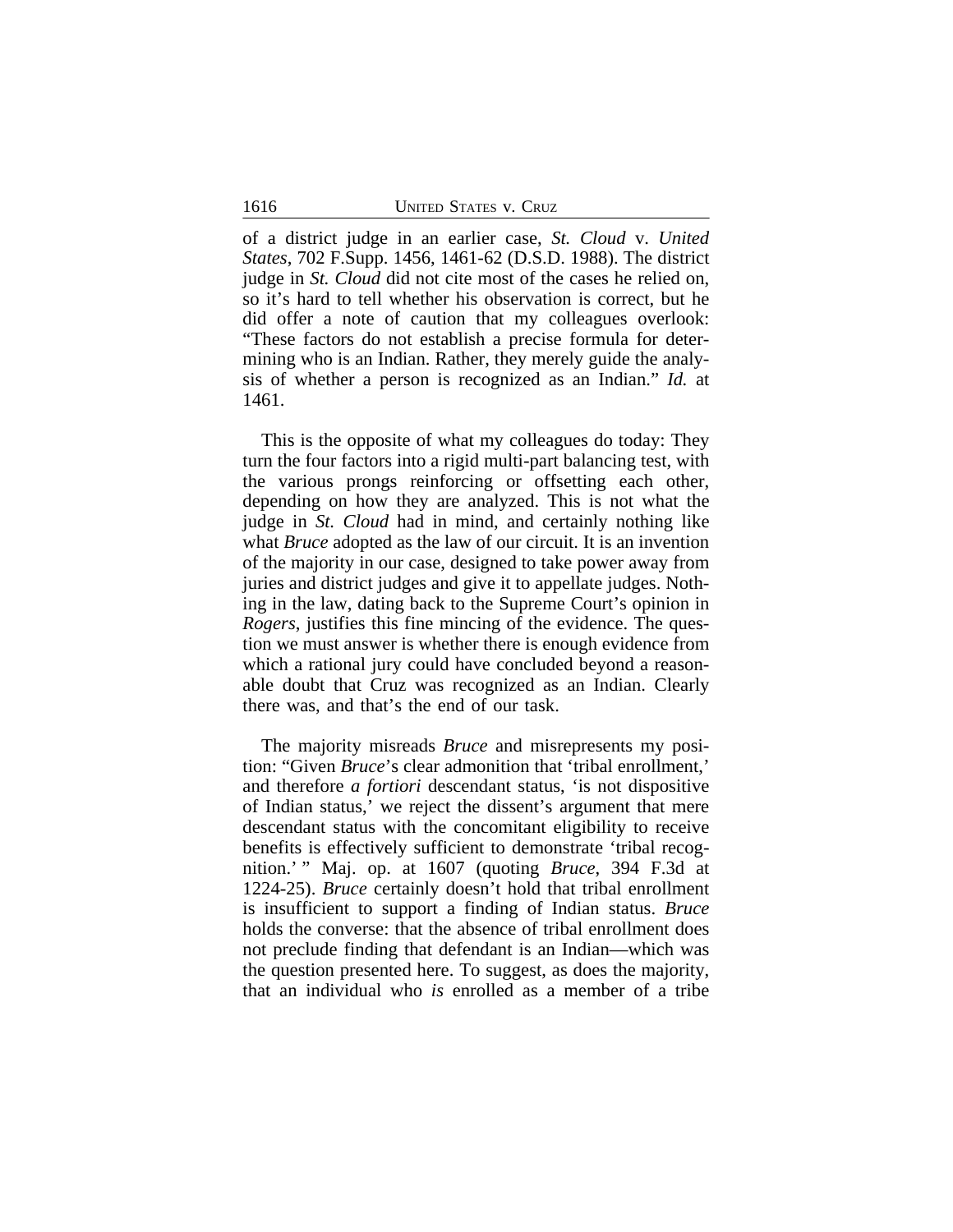might not be an Indian after all is not only preposterous, it's unnecessary, as no one claims that Cruz was enrolled.

Nor do I maintain, as the majority makes believe, that Cruz's descendant status is enough to make him an Indian. Whether or not it is, there are additional facts here: Cruz's residence on the reservation and the fact that he was previously arrested and brought before the tribal court. The latter is a fact that the *Bruce* majority held to be highly significant. *Bruce* did not consider the *disposition* of prior tribal court cases relevant and we are not free to disregard the arrest and prosecution by tribal authorities on this spurious basis.

Worse still, after huffing and puffing for 11 hefty paragraphs and 12 chubby footnotes trying to explain why the district court erred at all, the majority concludes in a single opaque sentence that the error is "plain." Just how plain can this error be when the majority has to struggle so long and hard to find any error at all? After complaining bitterly about pointyheaded judges who "slic[e] ever finer and finer distinctions whose practical consequences are seemingly minuscule, if not microscopic," maj. op. at 1602-03, my colleagues pull out a scalpel of their own and proceed to engage in the same exercise, so that "our standards of review continue to multiply, the relationships between them growing more obscure with each iteration." *Id.* at 1603. Before reading today's opinion, no one could have guessed its outcome and methodology. Saying that the error is plain eviscerates the "plain" part of the plain error standard. If this is plain error, no error isn't.

Not satisfied with merely reversing the verdict, the majority goes a bridge too far by converting its novel four-part test into a jury instruction. This is wholly unnecessary, as Cruz cannot be tried again for violating 18 U.S.C. § 1153 because of double jeopardy. It is also wrong. We don't instruct juries as to how to weigh the evidence; that is their function, not ours. Yet the majority now requires jurors to assign relative weight to various pieces of evidence presented to them. I am aware